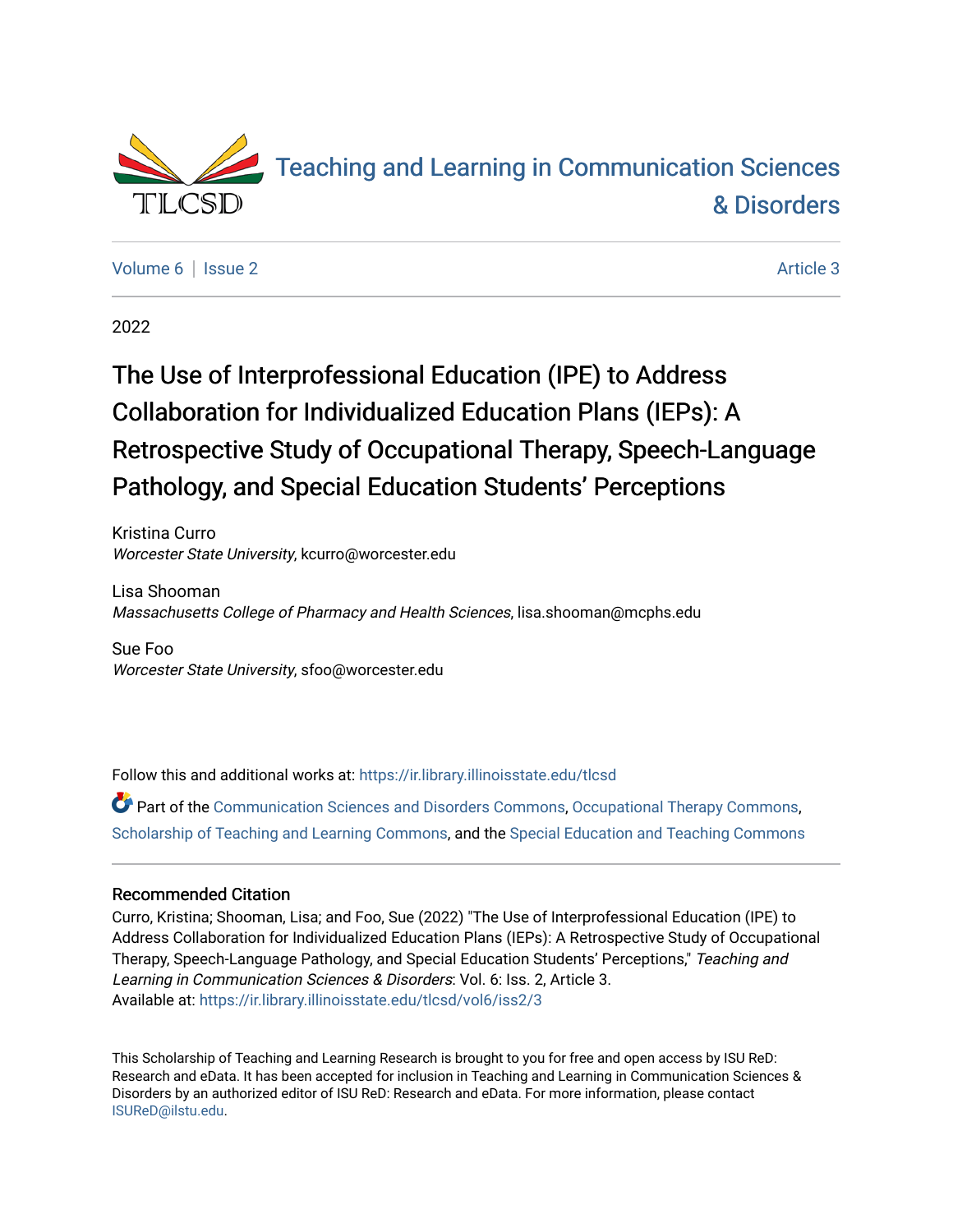There are 7.1 million students in the United States (US) receiving special education (SPED) services through local public schools (National Center for Education Statistics [NCES], 2021). If a student qualifies for SPED services, then the provision of those services is mandated by the Individuals with Disabilities Education Improvement Act (IDEA; 2004). IDEA states that every child who qualifies for SPED services must have an individualized education plan (IEP). The IEP specifies special education services including accommodations, modifications, specialized instruction, and related services such as physical therapy (PT), occupational therapy (OT), and speech-language pathology (SLP). Professionals from these disciplines collaborate extensively in US public schools under the IDEA mandate. The development of the IEP requires a team approach based on data from assessments which include the child's current level of educational performance, a vision statement, and annual goals and objectives (Decker, 1992). Additionally, members of the IEP team include the caregiver and the student when they have reached a particular age mandated by their state. This collaborative cooperation is often referred to as Interprofessional Practice (IPP).

### **Collaboration Through Interprofessional Education**

Collaboration is a cornerstone of service provision; accrediting organizations for OT, SLP, and SPED programs promote the inclusion of collaboration as part of their curricula (Accreditation Council for Occupational Therapy Education [ACOTE], 2018; American Speech-Language Hearing Association [ASHA], 2020; Council for Exceptional Children [CEC], 2015; Council on Academic Accreditation in Speech-Language Pathology and Audiology [CAA], 2020). These organizations define their standards using the *Framework for Action on Interprofessional Education & Collaborative Practice* from the World Health Organization (Interprofessional Education Collaborative [IPEC], 2016; World Health Organization [WHO], 2010), which clearly states that Interprofessional Education (IPE) is necessary to prepare a collaborative practice-ready healthcare workforce. IPE has been described as practitioners from two or more professions who engage in educational activities focused on learning alongside and about each other (Craddock et al., 2006; Portney, 2020). IPE consists of four main competencies: (a) mutual respect and shared values with individuals from other professions; (b) knowledge of the roles and responsibilities of one's own profession and other professions to improve outcomes for patients and populations; (c) effective communication among clients, families, communities, and other professions for health promotion and maintenance and prevention and treatment of disease; and (d) building relationships to foster team development and teamwork to plan, deliver, and evaluate effective timely, efficient, and equitable client care, population health, and policies (IPEC, 2016).

IPE is a successful educational approach that has traditionally been used with pre-service professionals (PSPs) in the field of healthcare to develop collaboration skills (Coppola et al., 2019; Fleischer et al., 2019) for the benefit of the patient (Craddock et al., 2006). PSPs who participate in IPE at some point during pre-service education tend to show positive attitudes towards teaming and work towards optimal outcomes for patients (Barker & Oandasan, 2005). IPE allows PSPs to share skills and knowledge between professions and allows the PSPs to develop understanding, shared values, and respect for other professionals' roles (Bridges et al., 2011). Healthcare professionals function well by participating in activities that are supported by positive contextual factors such as collaborative work environments. When collaborative practice takes place health outcomes are improved (Gorden et al., 2015). IPE has been typically focused on medical settings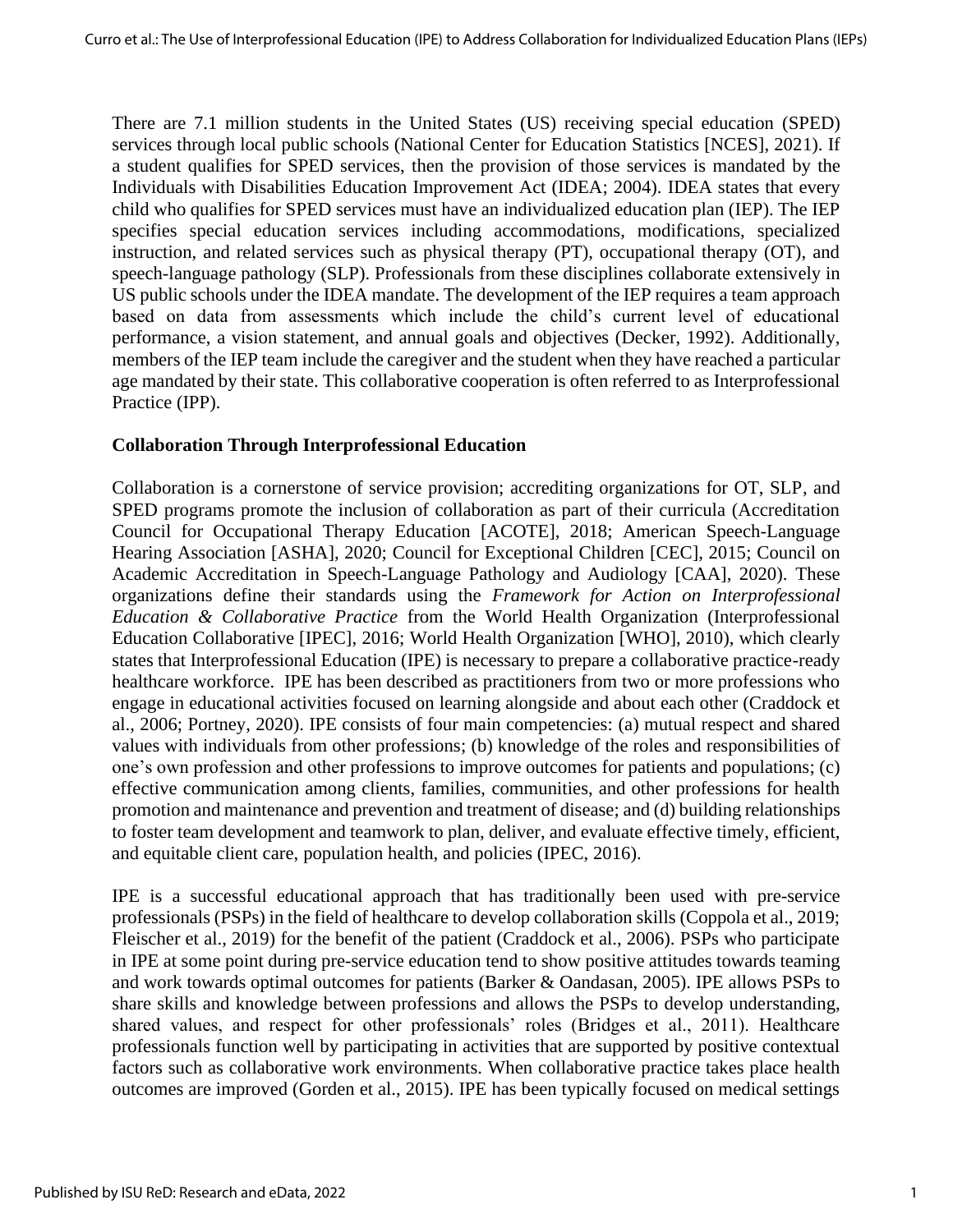(Coppola et al., 2019; Sylvester et al., 2017) but there is some research focused on educational settings (Paul et al., 2020; Rosa-Lugo et al., 2017).

Collaboration happens among in-service general education and SPED professionals in teaming structures. Interprofessional collaboration with professionals in the related service disciplines is increasing (Mellin, Bronstein, et al., 2010, Mellin, Taylor, et al., 2014), however, research on interprofessional training in pre-service programs is limited. Several studies on interprofessional collaboration obtained qualitative survey data describing participants' perceptions and experiences with collaboration in courses (Coppola et al., 2019; Schmedding-Bartley & Karasinski, 2020). As mentioned previously, accrediting organizations for OT, SLP, and SPED programs promote the inclusion of IPE and collaboration as part of their curricula. Through the provision of SPED services, these three professions collaborate extensively in US public schools. However, research has shown there are multiple barriers that inhibit collaboration among professionals in the publicschool setting, including a lack of prior training (Ludwig & Kerins, 2019). Anderson (2013) investigated the perceptions of SPED PSPs regarding collaboration in the work environment and noted the following results: (a) PSPs did not understand each other's roles, (b) discipline-specific jargon created a barrier to collaboration, and (c) PSP's believed opportunities of interdisciplinary collaboration during pre-service training was limited. Therefore, training PSPs in these areas is crucial. By contrast, Paul and colleagues (2020) showed that a brief IPE experience positively affects PSPs' attitudes towards other professions in a school-based case study but did not report on whether the IPE experience also changed attitudes towards specific school-based collaborative skills. This current study not only assesses PSPs' attitudes towards IPP via a school-based case study but also their attitudes towards the IEP development process. This is the first study of its kind to examine both the effectiveness of an IPE workshop and the development of an IEP in preservice training programs.

#### **Purpose of the Study**

The primary aim of this study was to investigate the programmatic effectiveness of IPE for training PSPs in the assessment of children with disabilities and significant backgrounds, and the development of the IEP in public educational settings. This type of training allows PSPs from three disciplines (i.e., OT, SLP, and SPED) to work collaboratively with the specific goal of preparing them to engage with each other as professionals to develop an IEP. The researchers from these three disciplines developed the content of the IPE training workshop collaboratively and served as facilitators during the workshop. The study seeks to answer the following research questions:

- 1. What is the effectiveness of the IPE workshop on PSPs' perceptions of their confidence when interacting with other disciplines?
- 2. What is the impact of the IPE workshop on PSPs' understanding of their role and each other's professional roles?
- 3. How do PSPs' perceptions of knowledge of IPE change as a result of the IPE workshop?
- 4. What are PSPs' perceptions of the IEP development process as a result of the IPE workshop?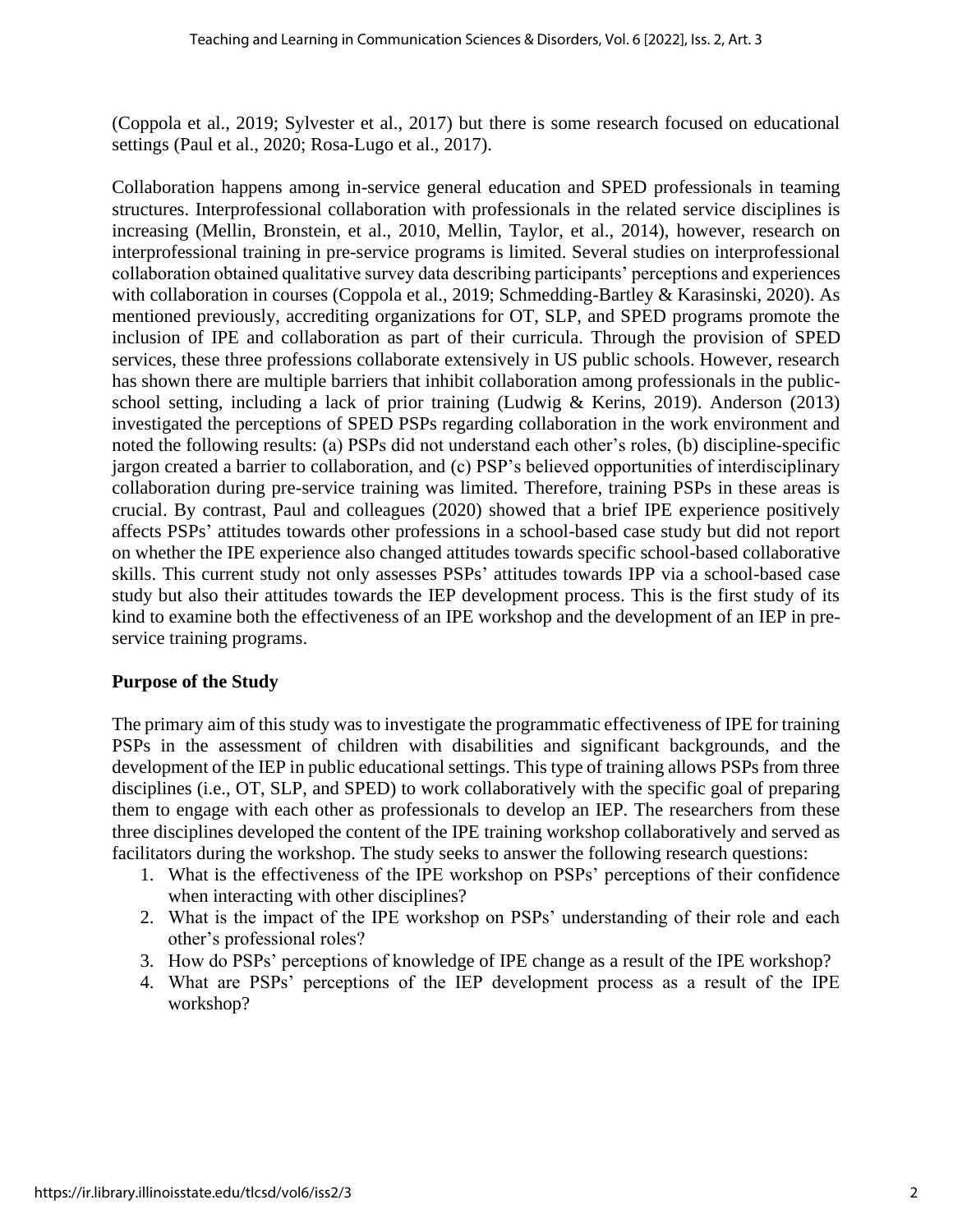## **Methodology**

**Theoretical Framework.** The researchers from the OT, SLP, and SPED departments developed the IPE training based on the theoretical frameworks of social constructivist learning theorists Vygotsky (1978), Bruner (1966), Dewey (1986), and Mezirow (1991), with an emphasis on the social construction of knowledge, problem-solving, and reflective learning processes. The activities developed for the workshop were derived from these constructivist pedagogical frameworks. According to Mezirow (1991), the construction of knowledge occurs when learners make meaning by interpreting and reinterpreting their experiences. The workshop participants had the opportunity to problem-solve challenges experienced by the child in the case study. PSPs engaged in social learning and constructed new information based on their knowledge, experience, and perspectives. In addition, the development of the IEP was a central active learning activity where social learning and constructive learning took place. Self-reflection and reflective thinking were critical in the workshop when participants answered open-ended questions about their experiences and developed joint goals and objectives for the IEP both within their discipline and with the other disciplines. In addition to adult learning principles, the current study also utilized the WHO (2010) *Framework Action on Interprofessional Education and Collaborative Practice* for shaping IPE and IPP. The current project utilized the following mechanisms: adult learning principles, compulsory attendance, contextual learning, logistics and scheduling, and program content (WHO, 2010).

**Research Design.** This study used a mixed-methods, retrospective, cross-sectional investigation of pre-post workshop surveys collected by the investigators during the spring 2020 semester to assess the effectiveness of the IPE workshop. PSPs were asked a series of questions consisting of quantitative rating scales and qualitative open-ended questions regarding their experiences. A convergent research design was used to combine the qualitative and quantitative data.

**Measures**. The primary aim of developing this survey was to assess programmatic effectiveness with regards to implementing IPE within the three professional training programs. The survey was used in this manner for at least four years prior to the data reported in this study. Content validity of the survey was achieved by having the survey evaluated by three external subject matter experts, which included a doctorate-level speech-language pathologist, school psychologist, and doctoratelevel occupational therapist. These professionals were involved in the interactive and iterative process of the construction of the survey and were not directly involved with the current project in the years prior to this investigation. The authors of this study reviewed the survey, made slight changes to wording to improve clarity, and judged that it adequately measured the content it was designed to measure (program effectiveness) and that the questions were clearly written. The authors also added two open-ended questions that were not present in earlier iterations of the survey, allowing for the collection of PSPs' perspectives on the workshop, resulting in the formalized "The Interprofessional Education School-Based Survey" (IPESBS) presented in Appendix A.

**Participants**. The participants of the study consisted of a convenience sample of PSPs from the OT ( $n = 33$ ), SLP ( $n = 29$ ), and SPED ( $n = 16$ ) programs. There was a total of 78 participants (female  $n = 76$ , male  $n = 2$ ) and the group consisted of full-time students ( $n = 64$ ) and part-time students ( $n = 14$ ), graduate students ( $n = 54$ ), and undergraduate students ( $n = 24$ ). Participation in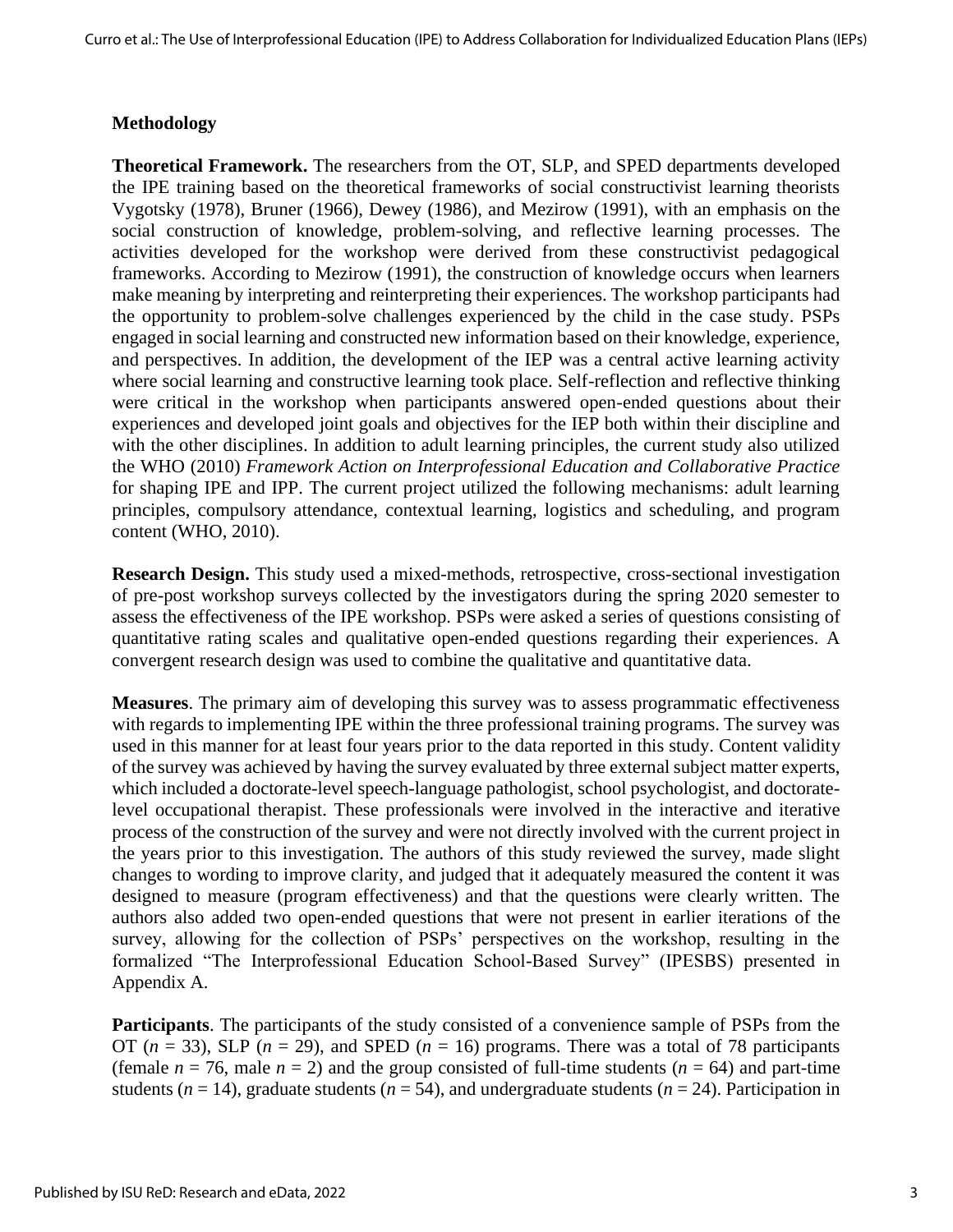the workshop was compulsory for each group as the workshop was a distinct activity included in each course. Additional demographic information is in Table 1.

#### **Table 1**

| Discipline                   | $\boldsymbol{n}$ | Gender<br>(Male)        | Enrollment<br><b>Status</b>                   | Program of Study                  |
|------------------------------|------------------|-------------------------|-----------------------------------------------|-----------------------------------|
| Occupational<br>Therapy      | 33               | Female: 33<br>Male: $0$ | Full-time: 31<br>Part-time: 1<br>No answer: 1 | Graduate: 10<br>Undergraduate: 23 |
| Speech-Language<br>Pathology | 30               | Female: 30<br>Male: $0$ | Full-time 30<br>Part-time: 0                  | Graduate: 30                      |
| <b>Special Education</b>     | 15               | Female: 13<br>Male: 2   | Full-time: 2<br>Part-time: 13                 | Graduate: 15                      |

Students in the OT program were enrolled in a class focusing on pediatrics and the cohort contained a mix of graduate (10) and undergraduate (23) students. All the occupational therapy students were engaged in level-one fieldwork at the time of the workshop. Level-one fieldwork involves observing OTs in the field. Students in the SLP program were enrolled in a class focusing on evaluation and diagnostics. These PSPs were graduate students engaged in the first year of a program of study to prepare them as entry-level SLPs. In this cohort, three students were currently engaged in their first semester of practicum in the on-campus clinic. The remainder were not engaged in practicum at the time of the workshop, and all had completed the required 25 observation hours (American Speech-Language-Hearing Association, 2020). Students in the SPED program were enrolled in a class focusing on student behaviors and classroom management. These PSPs were completing the initial licensing program seeking state educational licensure in moderate disabilities. All SPED participants were currently working in the public schools as educators, such as classroom teachers in other areas or as instructional aids. After consultation with the Institutional Review Board (IRB), it was determined that the retroactive project was exempt from IRB approval as the data was collected to determine program effectiveness. Even so, participant identifying information was not collected, and all responses were anonymous.

**Procedure**. The IPE workshop took place at a small liberal arts and sciences university in central Massachusetts. The workshop's focus was to improve PSPs' perceptions of their confidence when interacting with other disciplines, understand their own roles and each other's professional roles, and develop knowledge about interprofessional collaboration skills and the IEP development process. The main purpose for collecting student data was to evaluate the IPE program and eventually inform and improve instruction. The IPE workshop was organized into two sessions in two consecutive weeks; each session was 3 hours long. The pre-post IPESBS were given to the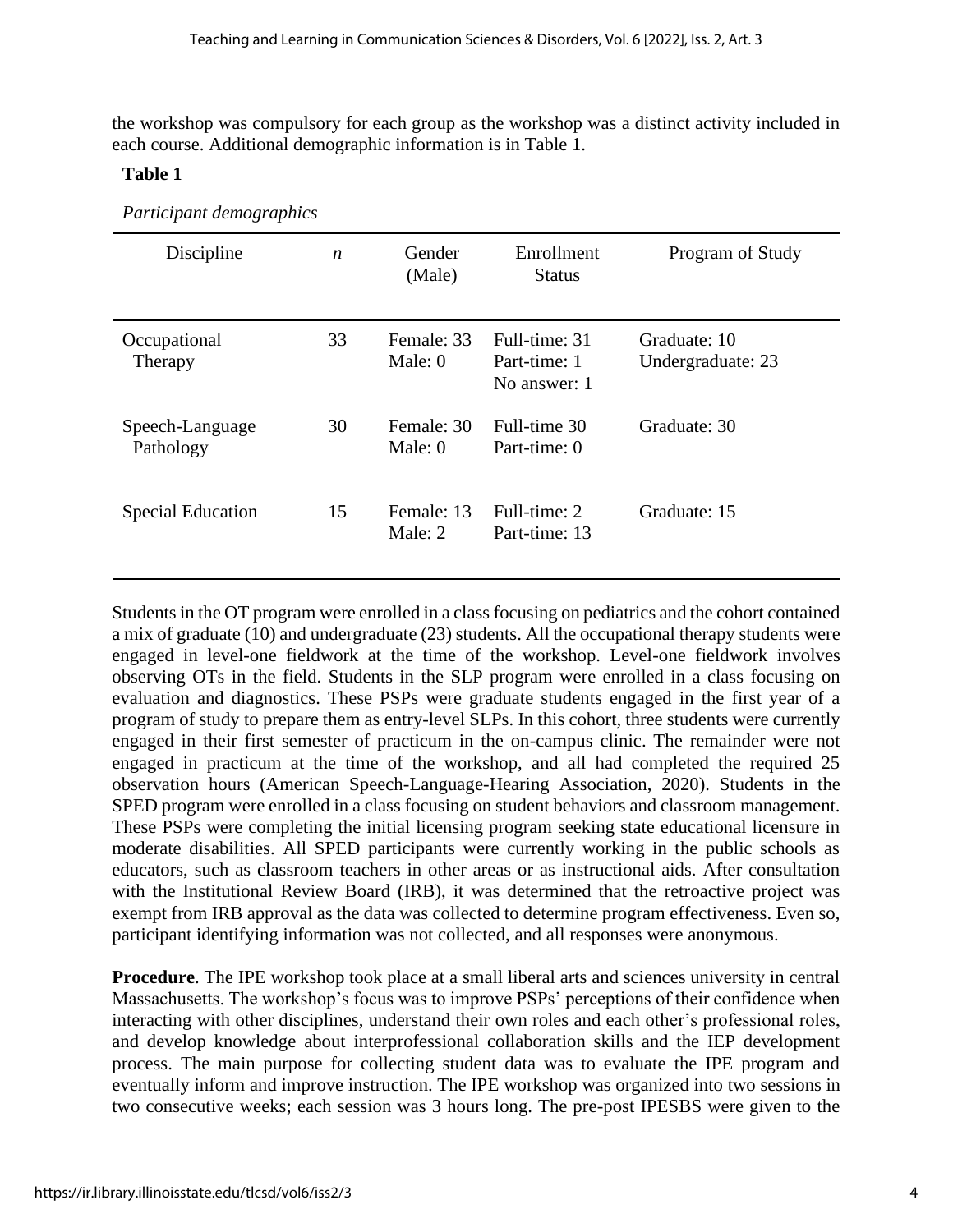participants before the workshop on day one, then again at the end of the second day of the workshop. Participants were given an electronic link and asked to complete the IPESBS using their personal laptops during the workshop. All surveys were deployed using Google Forms, and responses were collected on Google Sheets.

**Workshop Design.** The workshop was designed to reflect current collaborative practices in a public-school setting. The participants were educated about the following IPP principles in their individual classes: (a) shared goals, (b) how to select a dedicated team facilitator, (c) defined roles for team members, (d) a plan for resolving conflict and effective team function, and (e) reflective practice (American Speech-Language-Hearing Association, n.d.). Shared goals were addressed via review of the case study and in-class discussion of assigned readings regarding the purpose of SPED services. Selection of a team facilitator was determined by the authors of the study; SPED teachers often chair IEP meetings, and as such they were assigned this role. Defined roles as team members were communicated through lectures outlining the role of each profession in SPED delivery. Communication as an IEP team member and IEP development was addressed in assigned readings and discussed in individual classes. Reflective practice was introduced via the pre- and post-IPESBS administration, which encouraged students to reflect on their experiences and synthesize them with their eventual roles in their respective professions. All PSPs across the three disciplines were assigned the same reading list and given a case study to analyze. These readings were selected to introduce PSPs to IPE concepts such as qualities of successful IEP meetings, team cohesion, and background knowledge pertaining to the case study.

The case described a fictional 9-year-old male in third grade in a public school. His personal background was significant for premature birth, neglect, and recent medical trauma in his immediate family while he was living with his grandparents. His educational performance was significant for difficulty meeting grade-specific benchmarks, poor academic performance, and behavioral and social-emotional issues. The case study is presented in Appendix B.

In addition, each investigator conducted in-class discussions which drew on material from the assigned readings and discipline-specific assessment results. Assessment materials used during analysis of the case study included the *School Function Assessment* (Coster et al., 1998) and the *Sensory Profile-2* (Dunn, 2014) described by the OT graduate students, the *Clinical Evaluation of Language Fundamentals—Fifth Edition* (Wiig et al., 2013) presented by the SPL graduate students, and SPED graduate students developed *Functional Behavior Assessments* (FBA) (Gresham et al., 2001). The PSPs discussed their respective findings, then collaboratively wrote IEP goals and objectives within their own disciplines and one interdisciplinary goal and objective. At the end of the workshop, the participants shared the interdisciplinary goal and objective with the larger group. The investigators led a debriefing discussion that included a questions and answers session. The workshop agenda is presented in Appendix C.

**Data Collection**. Data collection occurred on both day one and day two of the workshop. A total of 78 students responded to the pre-workshop IPESBS (OT  $n = 33$ , SLP  $n = 30$ , and SPED  $n = 15$ ). Due to the onset of the COVID-19 pandemic response from the state government during the second day of the workshop attendance was significantly diminished. A total of 49 post-workshop responses were obtained (OT  $n = 17$ , SLP  $n = 23$ , SPED  $n = 8$ ). The participants responded to the statements by rating them on a 5-point Likert scale indicating the degree to which they agreed (5)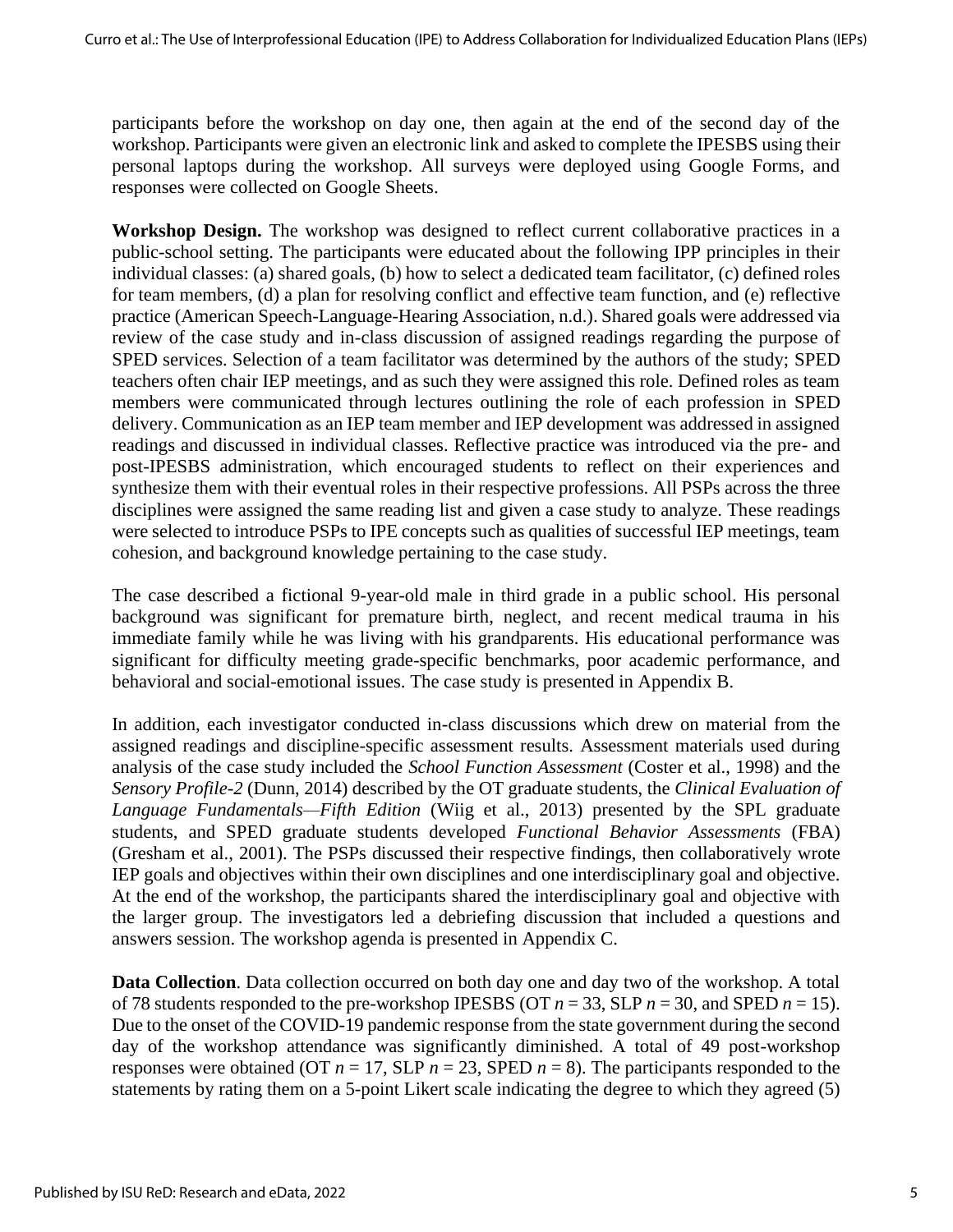or disagreed (1). The pre- and post-workshop IPESBSs were identical except the post-survey had two additional open response questions. Participants were asked to describe their assumptions, experiences with the collaborative process, and how participation enhanced their understanding of the IEP process. The entire survey took approximately 10 minutes to complete.

**Data Analysis.** The quantitative data were analyzed using a student's *t*-test for the overall pre- and post-IPESBS scores, and a Wilcoxon Signed Rank Test for comparison of individual questions using IBM SPSS Statistics (Version 27.0). The qualitative data were analyzed using a deductive approach to thematic analysis that utilized open coding based on phenomenological interpretations of the data in the participants' quotes. PSPs' open responses were read through multiple times by two of the authors to develop the codes manually. These two researchers grouped the codes into themes until no new themes were found and thematic saturation was reached. Then, inter-rater reliability was calculated between these two raters (Cohen's  $k = 0.92$ ), indicating excellent reliability. A third rater checked the codes from the first two readers with the raw data and possible investigator biases were identified. Feedback from the third reader was provided to the two original readers and the final codes and themes were the result of this process and are presented in Table 2. Confirmability was achieved through triangulation with the quantitative data to answer the research questions.

## **Results**

The overall results included quantitative data from online IPESBS questionnaires before and after the IPE workshop and qualitative data from two open-ended questions. All disciplines showed an increase in perceptions and knowledge as a result of the workshop (OT:  $t(32) = -3.851$ ,  $p > 0.001$ , Cohen's  $d = 1.25$ ; SLP:  $t(29) = -5.70$ ,  $p < 0.001$ , Cohen's  $d = 1.58$ ; SPED:  $t(14) = -2.12$ ,  $p =$ 0.022, Cohen's  $d = 0.96$ ). Comparisons of pre-post workshop overall scores by discipline are listed in Table 3.

There were also significant increases in 10 out of 12 individual question scores from pre- to postworkshop IPESBSs. Two questions showed no significant difference in pre-post workshop data when asked about changes in their confidence in representing their profession and opinions on conflict resolution. The results are listed in Table 4.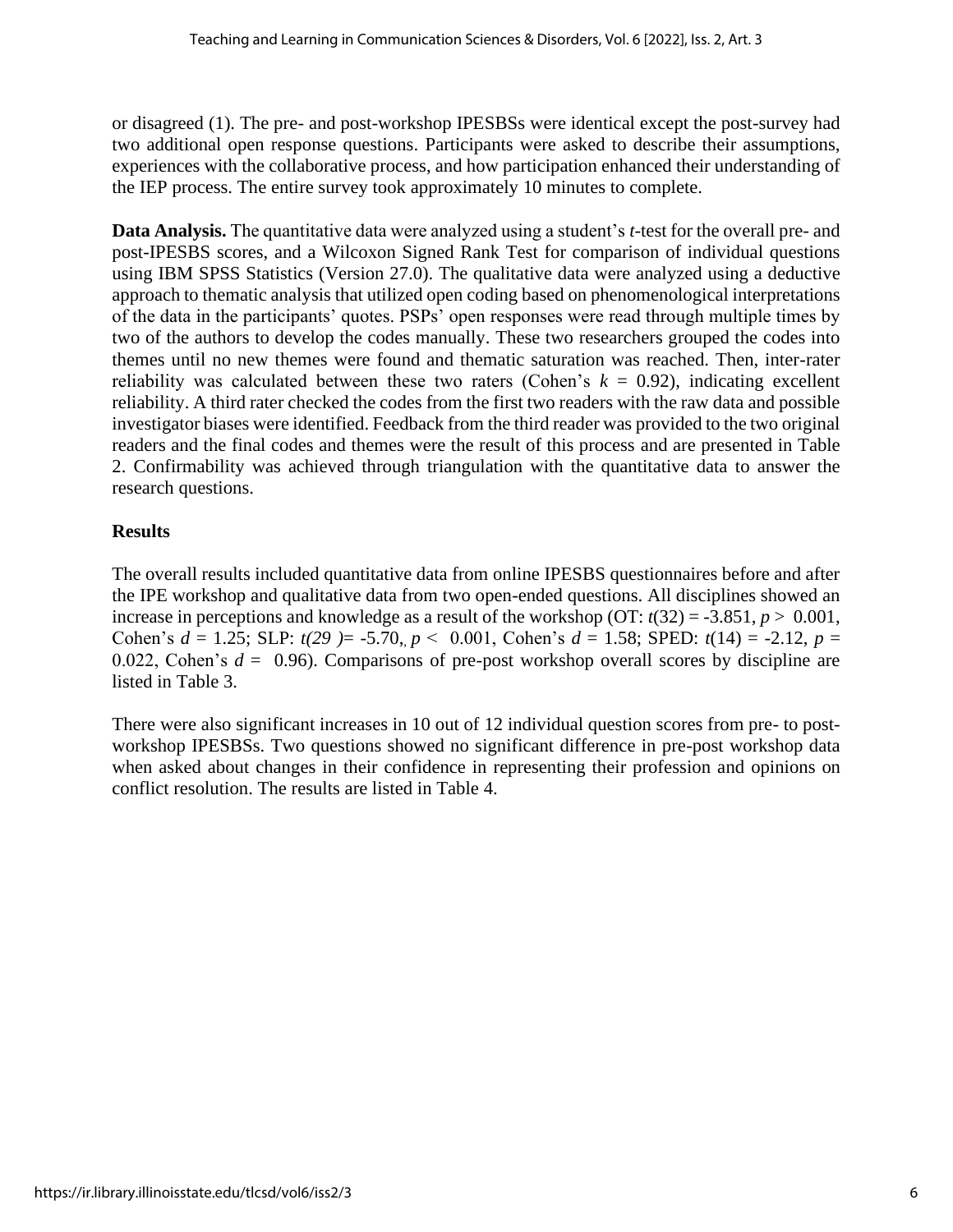# **Table 2**

| <b>Themes</b>                                                    | Codes                                           | Examples                                                                                                                                                                             |
|------------------------------------------------------------------|-------------------------------------------------|--------------------------------------------------------------------------------------------------------------------------------------------------------------------------------------|
| Confidence                                                       | Self-efficacy                                   | "My participation gave others in the group an idea<br>about the role of the SLP in the schools"<br>"I enjoyed the challenge of translating my<br>knowledge of OT and my OT language" |
|                                                                  | Different<br>perspectives                       | "My participation enhanced my understanding of<br>theprocess because it helped me to see how<br>other service providers address the various<br>components in developing an IEP"      |
| <b>New</b><br>understandings<br>of roles and<br>responsibilities | Roles and<br>responsibilities                   | "I really enjoyed working with other professions<br>and learning what they focus on and their role in<br>the IEP process and service delivery."                                      |
|                                                                  | Teamwork                                        | "I learned that it really is a team effort This<br>helped me to realize that all parts of the team are<br>equally important and bring valuable<br>information to the IEP."           |
| Collaboration                                                    | Different<br>perspectives                       | "The collaboration helped me understand what can<br>be contributedfrom SLP and from special<br>education."                                                                           |
|                                                                  | Teamwork                                        | "Learning how to collaborate with a group to create<br>goals is a skill that all professionals who work in<br>a school will need to acquire"                                         |
| Preparedness                                                     | Communication                                   | "we all had different ideas, and it was nice to<br>hear others [sic] thoughts."<br>"My participation enhanced my understanding of<br>the IEP and referral."                          |
|                                                                  | IEP development<br>process and<br>writing goals | "My participation enhanced my understanding of<br>theprocess because it helped me to see how<br>other service providers address the various<br>components in developing an IEP"      |

*Qualitative Data: Themes and Codes*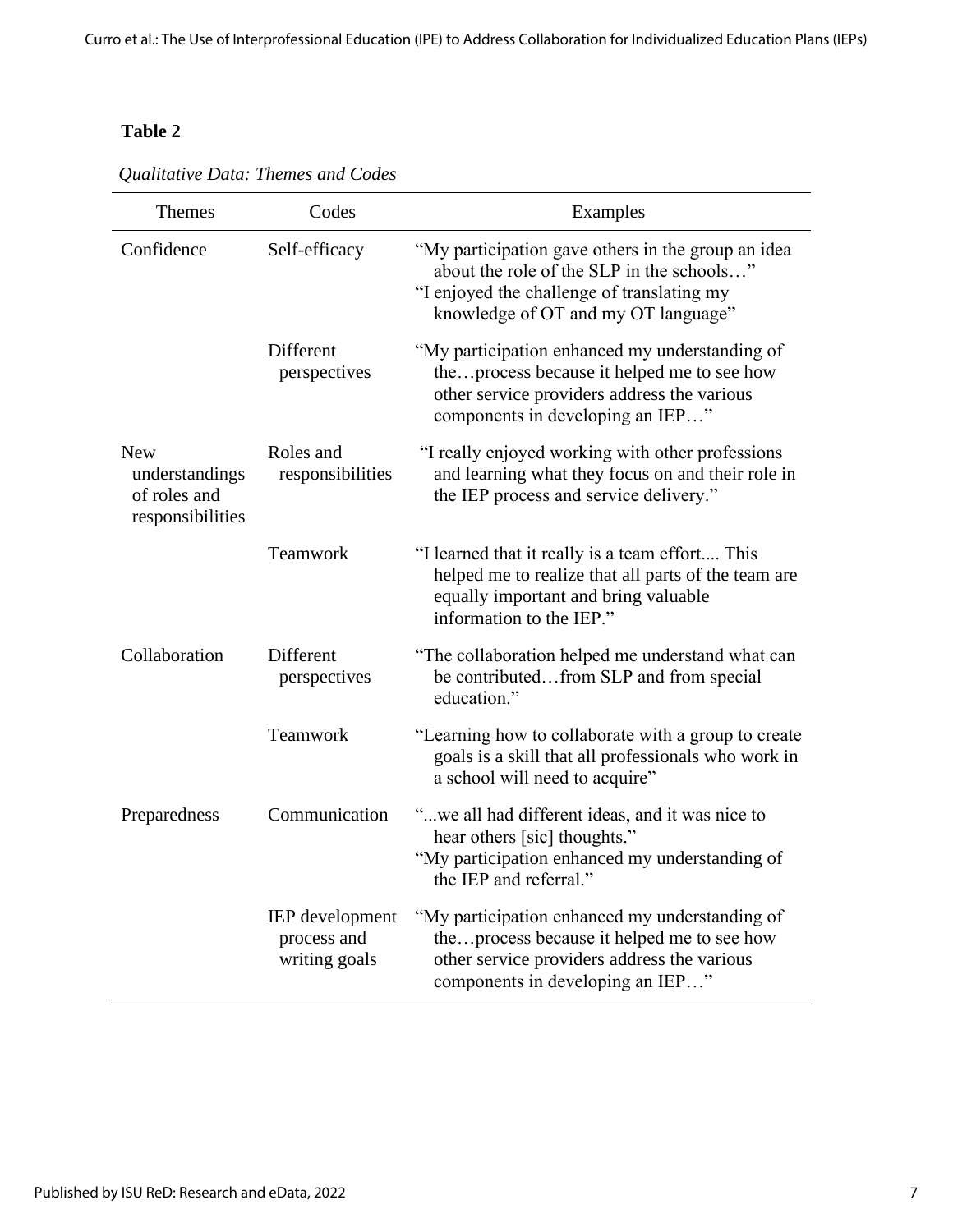# **Table 3**

| Discipline                  | Pre-workshop<br>mean $(s.d.)$ | Post-workshop<br>mean $(s.d.)$ | $t$ , p value                    | Effect size<br>(Cohen's $d$ ) |
|-----------------------------|-------------------------------|--------------------------------|----------------------------------|-------------------------------|
| <b>Occupational Therapy</b> | 2.96(0.39)                    | 3.68(0.69)                     | $t(32) = -3.85$ ,<br>p < 0.001   | 1.25                          |
| Speech-Language Pathology   | 3.63(0.39)                    | 4.26(0.40)                     | $t(29) = -5.70$<br>p < 0.001     | 1.58                          |
| <b>Special Education</b>    | 3.81(0.58)                    | 4.31(0.45)                     | $t(14) = -2.12$ ,<br>$p = 0.022$ | 0.96                          |

*Pre-Post Workshop Comparisons by Discipline*

# **Table 4**

*Pre- and Post- Workshop IPESBS Comparisons by Question*

| <b>IPESBS</b> question                                                                                              | Pre-workshop<br>mean $(s.d.)$ | Post-workshop<br>mean $(s.d.)$ | Sig.<br>$(p \le 0.05)$ | Effect size<br>(Z) |
|---------------------------------------------------------------------------------------------------------------------|-------------------------------|--------------------------------|------------------------|--------------------|
| What is the effectiveness of the IPE workshop on PSPs' perceptions and knowledge of the IEP<br>development process? |                               |                                |                        |                    |
| 6. Comfort with professional<br>role.                                                                               | 3.52(0.87)                    | 3.93(0.65)                     | 0.01                   | 2.57               |
| 14. Writing the referral plan<br>with the group was a<br>positive experience.                                       | 3.91(0.92)                    | 4.32(0.71)                     | 0.002                  | 3.13               |
| 18. Preparedness to work<br>with other disciplines.                                                                 | 3.78(0.90)                    | 4.36(0.71)                     | < 0.001                | 4.43               |
| What is the impact of the IPE workshop on PSPs' understanding of each other's professional<br>roles?                |                               |                                |                        |                    |
| 7. Collaboration<br>opportunities                                                                                   | 2.0(1.14)                     | 3.12(1.20)                     | < 0.001                | 3.49               |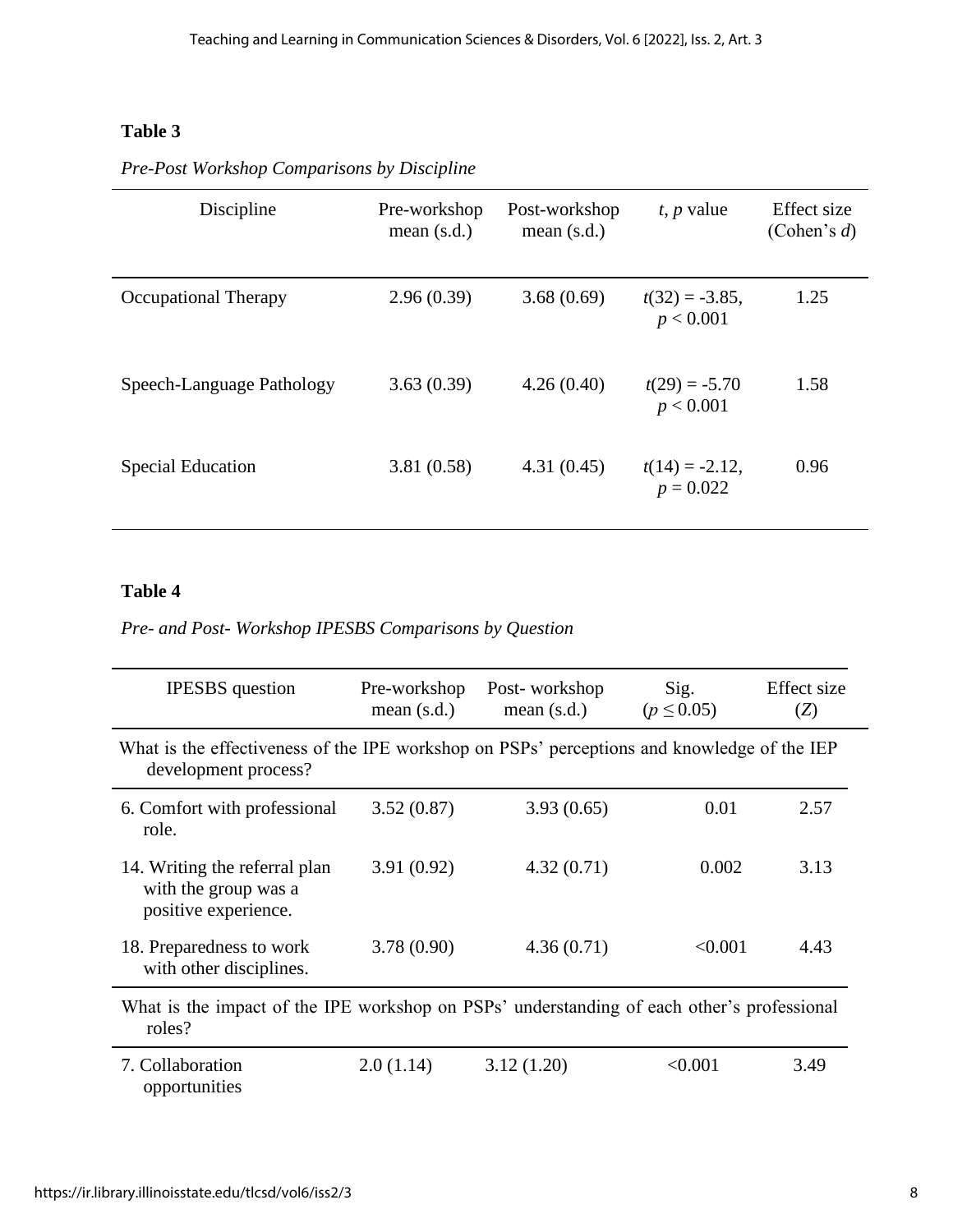| 8. Familiarity with the role<br>and responsibilities of the<br>related service<br>professionals. | 3.37(0.94) | 4.06(0.71) | < 0.001 | 3.57 |
|--------------------------------------------------------------------------------------------------|------------|------------|---------|------|
| 9. Familiarity with the role<br>and responsibilities of the<br>classroom teacher.                | 3.74(0.93) | 4.16(0.73) | 0.007   | 2.68 |
| 13. Comfort with own role in $2.92(0.99)$<br>an interdisciplinary group.                         |            | 3.89(0.76) | < 0.001 | 4.50 |

How do PSPs' perceptions of knowledge of IPE and the IEP development process improve as a result of the IPE workshop?

| 10. Familiarity with the<br>creation of academic<br>goals.     | 3.07(0.90) | 3.87(0.77) | < 0.001 | 3.86 |
|----------------------------------------------------------------|------------|------------|---------|------|
| 11. Familiarity with the<br>creation of functional<br>goals.   | 3.17(0.94) | 3.93(0.76) | < 0.001 | 4.19 |
| 12. Familiarity with the<br>process of collaboration.          | 3.0(1.03)  | 3.97(0.77) | < 0.001 | 4.32 |
| 15. Effective<br>communication.                                | 3.41(1.06) | 4.22(0.76) | < 0.001 | 4.02 |
| 16. Comfort with<br>representing own<br>profession.            | 3.97(0.98) | 4.06(0.95) | 0.18    | 1.37 |
| 17. Ability to resolve<br>conflict was perceived as<br>"easy". | 4.11(0.87) | 4.20(0.83) | 0.105   | 1.62 |

The four themes identified in the qualitative analyses were increases in confidence, understanding of roles and responsibilities, collaboration, and preparedness. The themes and their associated codes are presented in Table 2. There was an intersectionality of the codes among the themes. For example, the themes of roles and responsibilities and collaboration were both supported by the teamwork code.

**Integrated Results by Research Question**. The first research question was, "What is the effectiveness of the IPE workshop on PSPs' perceptions of their confidence when interacting with other disciplines?" Comparisons from pre- to post-workshop IPESBS showed an increase in PSPs' overall perception of their confidence to work with other disciplines in the creation of an IEP (*Z* = -2.57, *p* < 0.001). However, PSPs did not perceive significant changes in their ability to represent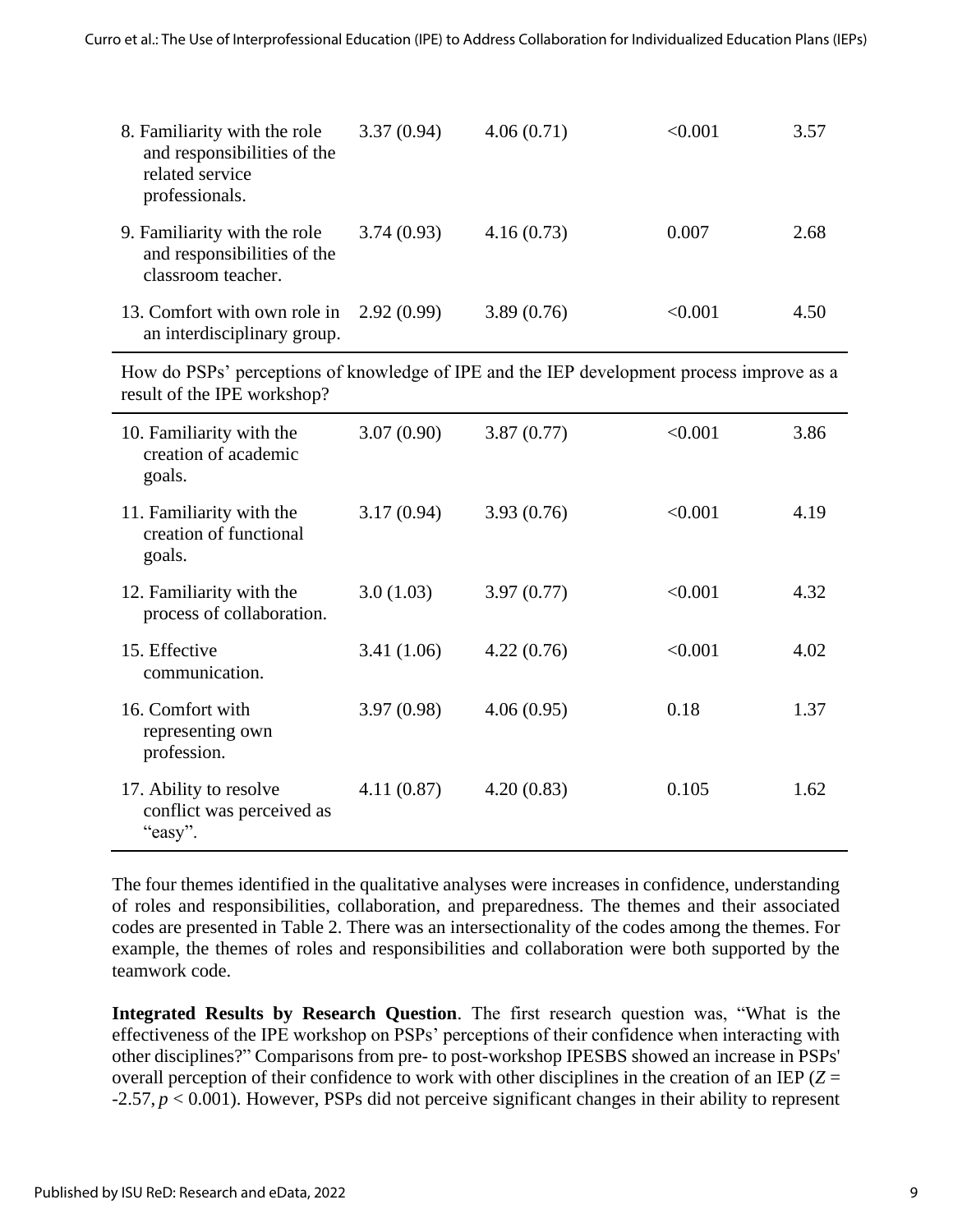their profession better  $(Z = 1.37, p = 0.18)$ . Despite this, the qualitative responses revealed that PSPs felt that they could represent their professions via adopting *different perspectives* and *selfefficacy*. The narratives provided by the PSPs revealed the theme of *increased confidence*. One PSP commented, "I know that I was not afraid to ask questions about the knowledge and terminology that my collaborative team possessed." Participants had the opportunity to communicate with individuals from other disciplines which was challenging at times.

*Different Perspectives.* PSPs reported that by engaging in the workshop they gained new appreciation for the perspectives of other team members which increased their confidence. For example, one PSP reported, "My participation enhanced my understanding of the…process because it helped me to see how other service providers address the various components in developing an IEP…." The code of different perspectives appeared frequently throughout the qualitative data, reflecting how PSPs perceived the importance of communication during the workshop. As one PSP stated, "I enjoyed the challenge of translating my knowledge of OT and my OT language into language that can be understood by everyone in the group." Another PSP noted, "Working in a collaborative team helped with the group process because we all had different ideas, and it was nice to hear others' [sic] thoughts." Overall, different perspectives emerged as an important code in the reflections from the PSPs.

*Self-Efficacy.* Participants reported perceptions of increased self-efficacy in their qualitative responses. "My participation gave others in the group an idea about the role of the SLP in the schools…" wrote one participant. In addition, one PSP indicated, "I was very impressed with my own ability to advocate for my professions' viewpoint and feel as though I have become a more competent student practitioner."

The second research question was, "What is the impact of the IPE workshop on PSPs' understanding of their role and each other's professional roles?" Comparisons from pre- to postworkshop IPESBS showed an increase in their familiarity with the roles and responsibilities of the classroom teacher in the classroom setting than they were before the workshop ( $Z = -4.01$ ,  $p =$ 0.001). Qualitative comments from PSPs support the theme of *new understandings of roles and responsibilities of other disciplines* through *teamwork*.

*Roles and responsibilities.* "I really enjoyed working with other professions and learning what they focus on and their role in the IEP process and service delivery" on participant reported. Another comment from a PSP noted, "I was happy to learn about the roles of OTs and special education teachers working with students. I enjoyed collaborating with everyone and representing my profession made me feel very proud." One PSP wrote, "The OTs and special education majors were very knowledgeable and really helped me understand their role and what kinds of goals they worked on." Another response included, "I really enjoyed working with other professions and learning what they focus on and their role in the IEP process and service delivery. I actually would like to do something similar again to get a feel for being on an IEP team and evaluating a student." Another PSP stated, "My participation gave others in the group an idea about the role of the SLP in the schools."

*Teamwork.* "I learned that it really is a team effort.... This helped me to realize that all parts of the team are equally important and bring valuable information to the IEP," one PSP indicated.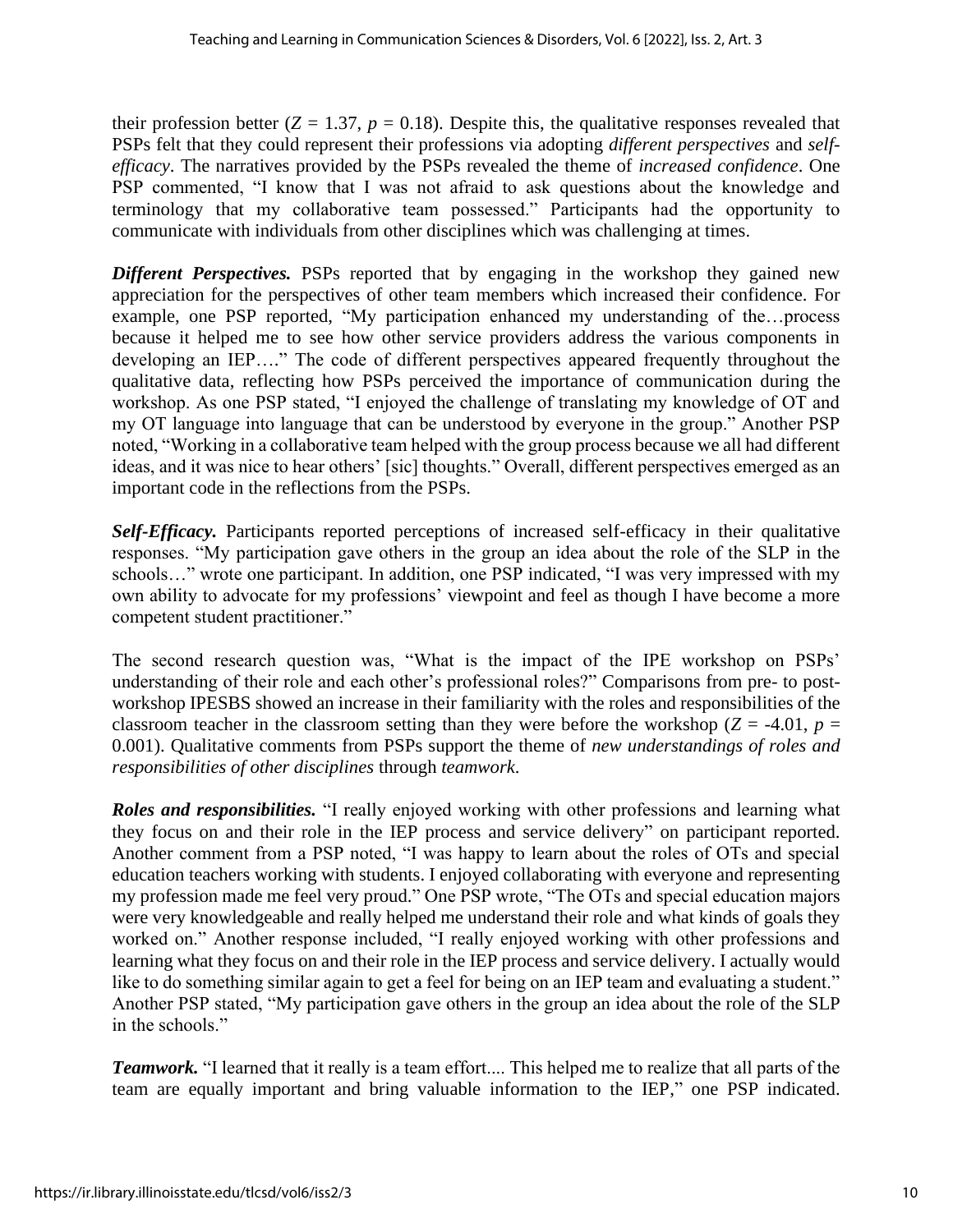Additionally, PSPs gained a new understanding of the importance of teamwork in the process, as one described:

This process taught me to not only look at a case in terms of a client's communication, but to think of the whole person and their family, their education, their sensory integration, and their ability to do daily activities that are important to them.

Also, "It was interesting to hear different points of view from other disciplines. The collaboration was successful in facilitating teamwork."

The third research question was, "How do PSPs' perceptions of interprofessional education change as a result of the workshop?" The change between pre- to post-workshop IPESBSs demonstrated statistically significant increases in students' perceptions of knowledge of IPE ( $Z = -4.32$ ,  $p <$ 0.001). In the qualitative data, the theme of *collaboration* was identified through *listening to different perspectives* and *teamwork*.

*Different Perspectives.* One participant indicated, "I enjoyed listening to the perspectives of other professionals, especially the special education teacher, as she had prior experience in creating an IEP." Another PSP commented, "I now understand the interconnectedness and truly interdisciplinary approach of an IEP meeting after collaborating with my group." As one student stated, "The collaboration helped understand what can be contributed…from SLP and from special education." Another PSP said, "I found it beneficial to work with the SLP and education majors. I felt that hearing different ideas from their perspective was very insightful."

**Teamwork.** By engaging in the IEP development process, the PSPs addressed the importance of teamwork as a component of collaboration. For example, PSPs said, "I learned that it really is a team effort.... This helped me to realize that all parts of the team are equally important and bring valuable information to the IEP." One PSP reported, "My participation contributed to the overall group process …" and another stated, "Learning how to collaborate with a group to create goals is a skill that all professionals who work in a school will need to acquire." One PSP even acknowledged that sometimes collaboration doesn't go as planned: *"*Mistakes were made; however, overall, I think that my group worked together to overcome these obstacles."

The fourth research question was, "What are PSPs' perceptions of the IEP development process as a result of the IPE workshop?" The perceptions of PSPs' knowledge about the assessments used in the development of the IEP also changed in a positive direction  $(Z = -4.02, p < 0.001)$ . The qualitative analysis revealed the theme of *increased preparedness* to *develop an IEP* via *communication*.

*Communication*. PSPs again noted how communication was beneficial to their experience in the workshop and to developing an IEP. One PSP said, "... my input is crucial for the well-being of the client. I realized that what I recommend makes a difference and is a decision that can impact the client in many ways." Another reported, "My group had difficulty narrowing down many areas of deficits into one main goal but working together helped put together the areas of greater need." Of particular interest is this quote highlighting the importance of communication within the small groups to facilitate teamwork:

Initially, I anticipated this to be a negative experience because we were all going to be meeting for the first time and then asked to work together as a team … We all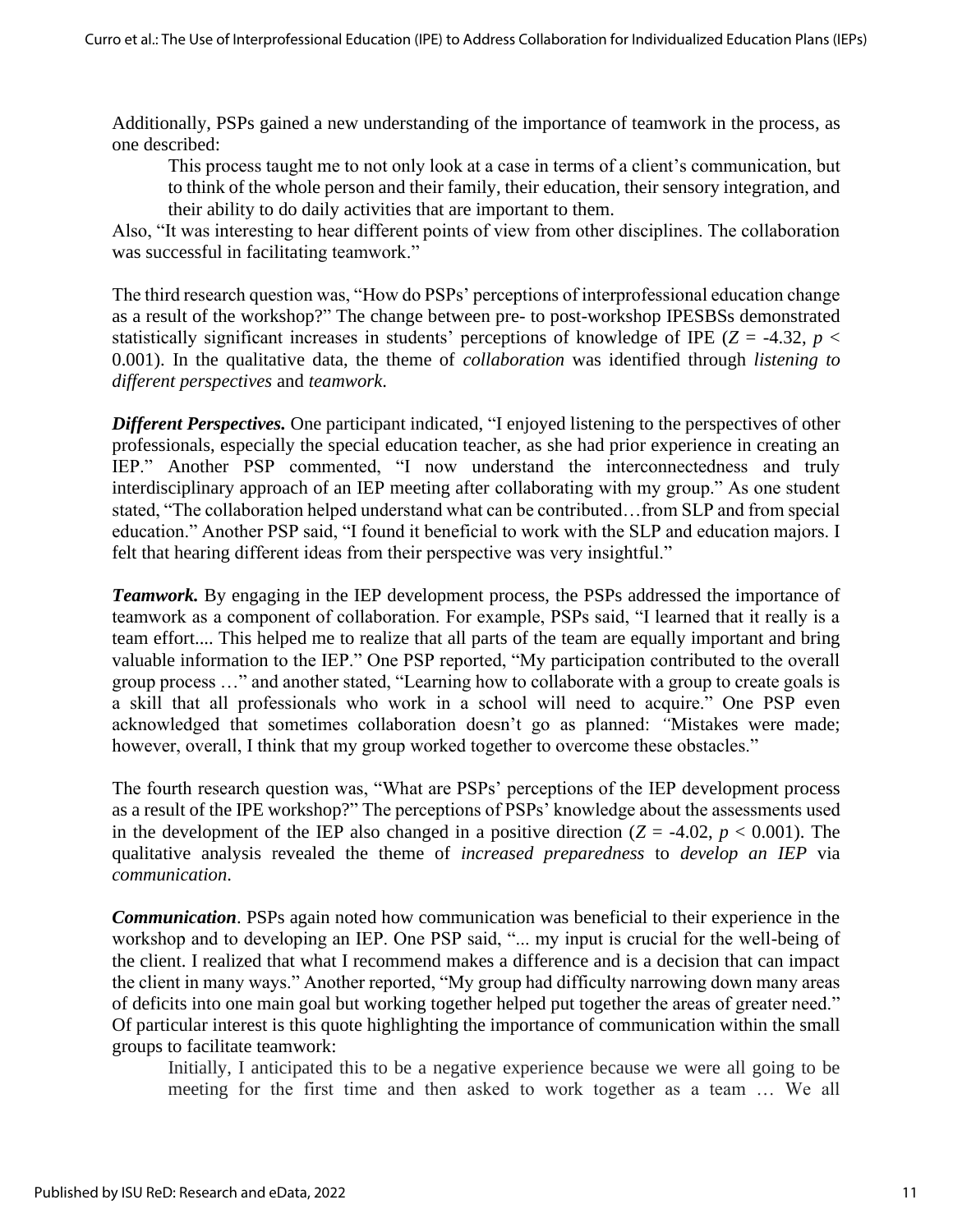communicated our goals to each other and used our different knowledge to determine what would be best for the client. We discussed our concerns, the tests we wanted to administer, the areas we wanted to target, and the goals we needed to create.

The workshop resulted in satisfactory outcomes for another PSP as well, "[Our group] had positive communication [sic] in order to come to a decision that was best for [the client]." However, one PSP noted a limitation to the workshop objective of only writing treatment goals, "...because when people realized they were just responsible for goals or objectives, they did not talk amongst the group as much anymore."

*IEP development process and writing goals.* PSPs reported a better understanding of the IEP development process, as well as the process for writing goals and objectives. One PSP reflected, "My participation enhanced my understanding of the IEP and referral process because it allowed me to bounce ideas off of professionals who view students with a different lens." Another PSP stated, "My participation enhanced my understanding of the special education plan since this workshop presented a scenario that is similar to experience in the real setting." Other comments included, "I believe we were able to create goals that are functional for the client's life and academic success." In addition, the experience of talking about the case study and the IEP process was new to some of the participants and PSPs learned to apply the assessment results into the IEP goal writing process. As a study participant noted, "We were all able to share our insight and what we thought was most important to address for goal writing, so we had a well-rounded list of strengths and weaknesses from different perspectives. Similarly, this benefited the group process."

However, some challenges in writing the IEP were noted. One PSP wrote, "...some students [PSPs] had minimal familiarity with the components of an IEP and how they are written, so it took a while to work through what (in the real world) would be background knowledge for most of the professionals." One special education student noted, "My participation contributed to the overall group process because I have experience working as a Special Education teacher. For example, I have written several IEPs already this year, so I was very familiar with the goal-writing process."

#### **Discussion**

In the mixed-methods, retrospective, cross-sectional investigation, the qualitative data complemented and supported the quantitative data. The qualitative themes provided a fuller picture of PSPs perceptions of the IPE competences and IEP process. Specifically, results in this study suggest the IPE workshop provided PSPs an opportunity to (a) improve the perception of their confidence by sharing their knowledge from their respective disciplines, (b) engage in professional discourse about their roles and learning about the roles of others, and (c) improve preparedness attitudes towards teamwork and communication in the IEP development process. PSPs' overall perception of their comfort in representing their profession remained relatively stable during the workshop. However, they felt more prepared to enter a similar IEP development experience, whether in their program of study or in their employment. They perceived confidence regarding their ability to advocate for their profession to best serve the needs of the client. They reported more of an understanding of the roles and responsibilities of the professionals involved in creating an IEP. And lastly, they reported that they better understood the value of collaboration in the IEP development process. The findings in this study also showed PSPs' increased perceptions of their confidence in their understanding of the IEP development process. Unlike other studies (e.g., Paul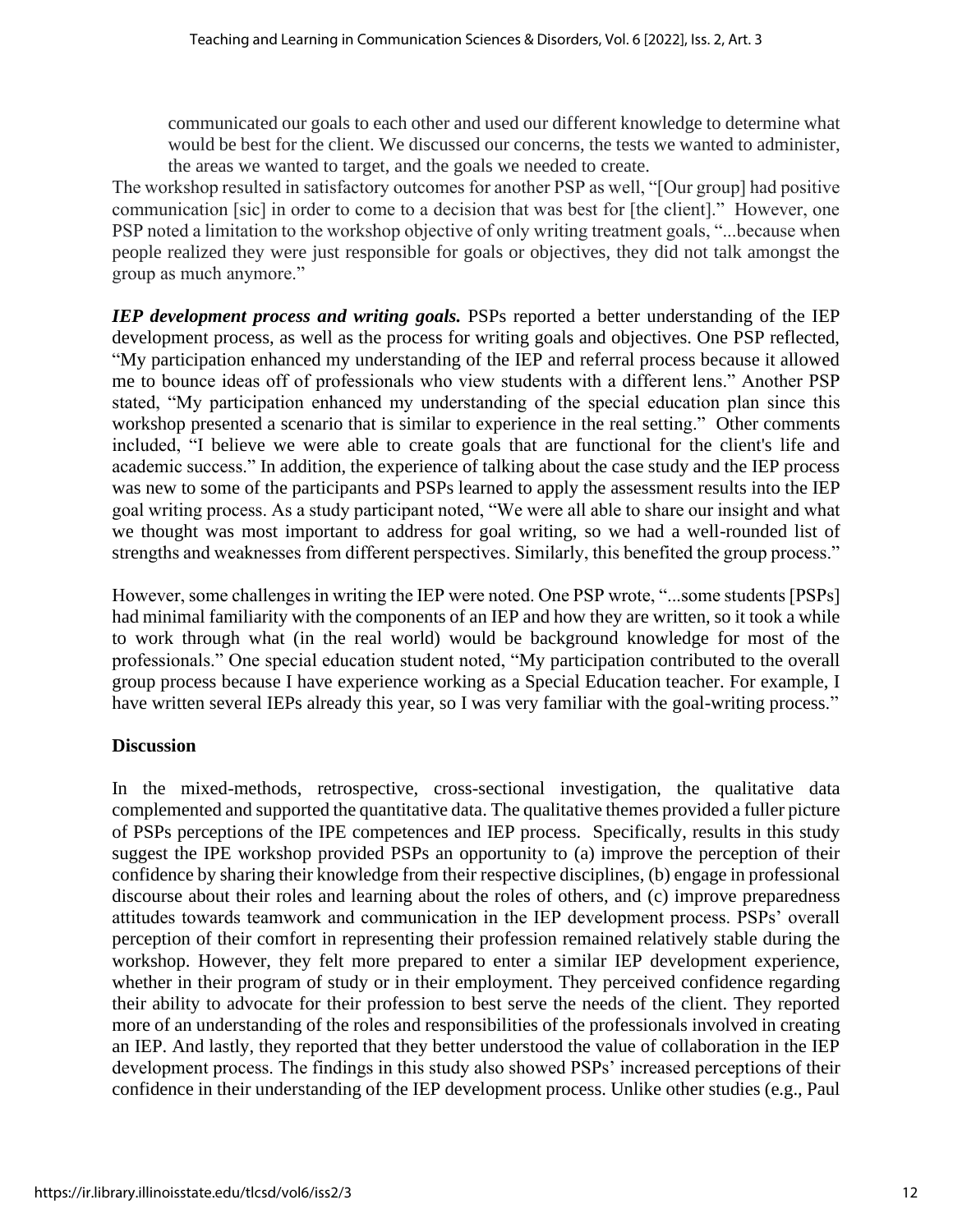et al., 2020) where participation was voluntary, the changes reported in this study were not likely the result of motivation since all participants were required to complete the workshop as a part of their respective courses. Overall, this study reflects the findings of several previous investigations which clearly demonstrated the benefits of improving students' collaboration with other disciples because of an IPE workshop (Coppola et al., 2019; Davidson et al., 2019; Fleischer et al., 2019; Rosa-Lugo et al., 2017).

On the quantitative survey questions, PSPs did not report a significant change in their ability to resolve conflict and there was no change in their confidence in representing their profession. In the qualitative data, the authors did not find specific themes or codes that referred to conflict resolution. In addition, the focus of the workshop was on collaboration skills and there was no instruction about conflict resolution. Although PSPs' perceptions about their ability to represent their profession were reported in the qualitative data, there were no significant differences reported in the quantitative data. Perhaps the PSPs were confident in their discipline specific knowledge prior to the workshop, and they were able to apply that knowledge during the workshop and therefore they reported a similar level in the post IPESBS.

As previously mentioned, all three disciplines represented in this study have requirements for engaging in the IPE workshop. IPE workshops can be used to foster a broader understanding of interprofessional practice and the roles of special education and related service professionals in higher education professional training programs. Students who are better informed regarding these issues could be more likely to engage in interprofessional practice when they enter the workforce, thereby addressing some of the barriers to IPP in the public schools (Ludwig & Kerins, 2019). The three disciplines represented in this study have mandates from their respective accrediting bodies to include IPE in their programs, with good reason. SLP programs are required to prepare PSPs for interprofessional collaboration and practice as outlined in the standards published by the CAA and ASHA. CAA accreditation standard 3.1B states that preparation programs must provide students with opportunities to experience interprofessional and collaborative practice in the areas of accountability, effective communication skills, professional duty, and collaborative practice (Council on Academic Accreditation in Audiology and Speech Language Pathology, 2020). The ASHA certification standard V-B 3.b states that applicants for the Certificate of Clinical Competence in Speech-Language Pathology (CCC-SLP) must, "Manage the care of individuals receiving services to ensure an interprofessional, team-based collaborative practice," (American Speech-Language-Hearing Association, 2020). Similarly, the ACOTE (2018) clearly mandates (standard B.4.25) that OT students need to demonstrate "knowledge of the principles of interprofessional team dynamics to perform effectively in different team roles to plan, deliver, and evaluate patient and population centered-care" (Accreditation Council for Occupational Therapy Education, 2018, p. 33). Furthermore, the CEC (2015) SPED preparation standard on collaboration (Standard 7) states SPED professionals are expected to possess collaborative skills and knowledge to work with other educators, related service professionals and families and community members, to improve the progress of students with disabilities. Since all three professions emphasize the importance of collaboration it is imperative that preparation programs implement training to address such skills. Collaboration requires in-depth interprofessional interactions and exchange of interdisciplinary knowledge; an experience that can be introduced via the use of IPE workshops.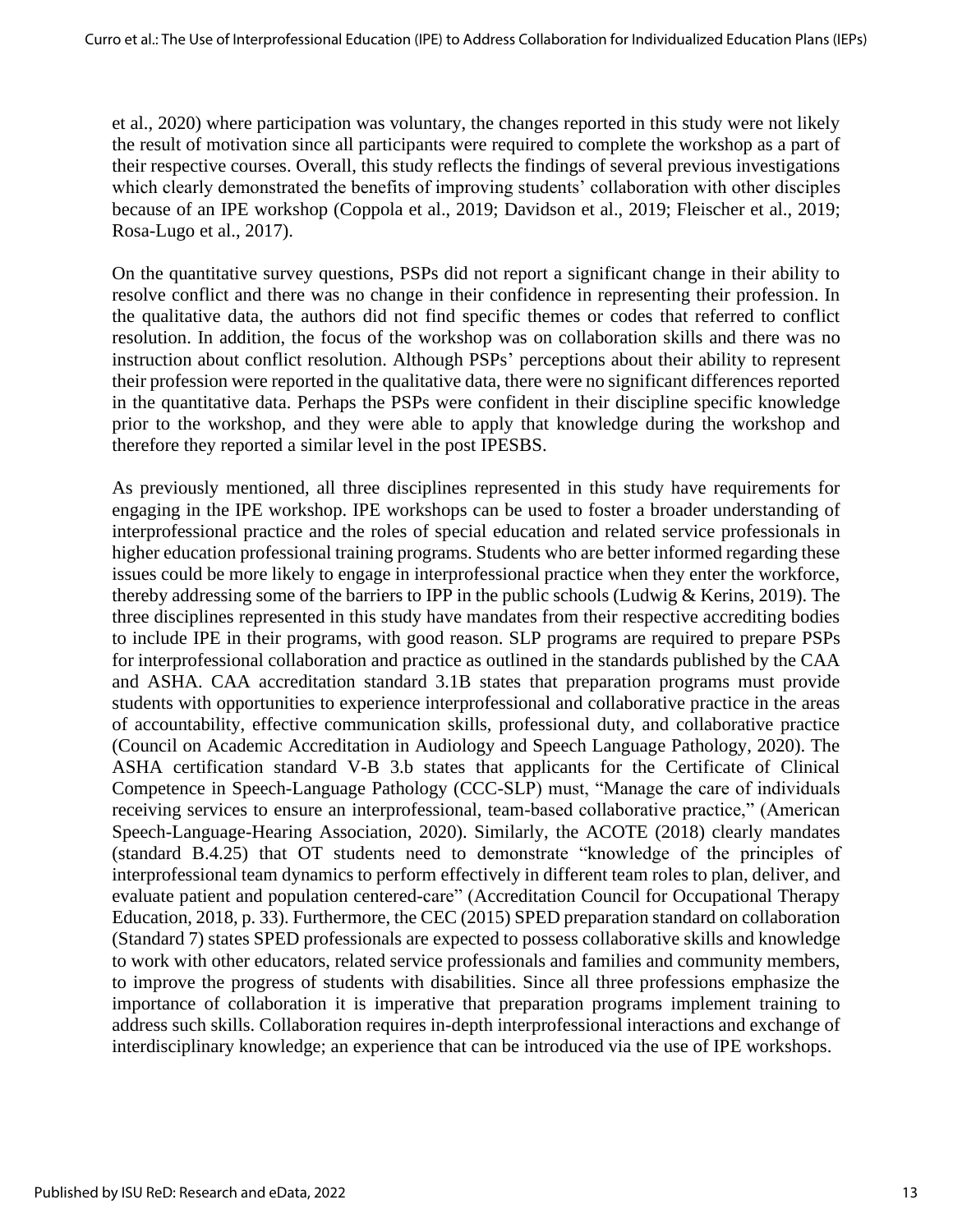#### **Limitations and Future Directions**

The workshop was conducted in person and the post-workshop IPESBS data were collected during the second day of the workshop. On the second day of the workshop the state government announced a shutdown of all public schools and a suspension of many other public services and gatherings. Anecdotally, PSPs engaged in public education settings either via employment or in practicum settings reported that they did not complete the post-workshop survey due to the need to return to their classrooms to obtain materials as they pivoted to online learning. Other students did not attend the second workshop meeting due to health concerns. Therefore, there was attrition between the pre- and post-workshop IPESBS data (OT: pre-workshop, *n* = 33, post-workshop, *n*  $= 15$ , SLP: pre-workshop,  $n = 29$ ; post-workshop,  $n = 22$ , SPED: pre-workshop,  $n = 15$ , postworkshop,  $n = 8$ ). A lower rate of study participant attrition might have provided different results. There was an uneven number of PSPs from each profession, possibly leading to imbalance discussions in the small-group activities. In addition, specific instruction and discussion in conflict resolution skills might be a useful addition to change PSPs perception of conflict resolution skills. Uneven prior experiences may have affected outcomes: There were a small number of PSPs who reported prior experiences with the IEP development process through their current jobs. Therefore, some students may have come to the workshop with work experiences that may have affected their learning in the workshop. The data are self-reported, and as such the conclusions drawn are limited by the PSPs own ability to reflect on their experiences. Lastly, since entire classes in each discipline participated in the workshop there was no comparison group in the study design and therefore this study did not control for external factors that may have influenced outcomes.

Future directions for the IPE workshop include additional instruction on conflict resolution skills, the inclusion of objective measures such as knowledge-based exams and assignments about IPE and the IEP development process to assess an actual change in knowledge and entry-level professional competencies, on-going training to ensure the PSPs have internalized and the used the skills, and follow-up with the workshop participants to determine if their attitudes towards IEPs and IPE translated into IPP in practicum placements and into their first jobs after graduation. The addition of a comparison group would permit further measurement of the effectiveness of the IPE workshop.

### **Conclusion**

The results from this study suggested that the IEP workshop is a conducive avenue for PSPs from OT, SLP, and SPED programs to increase their perceptions of confidence, collaboration skills, and preparedness in developing an IEP and improve their understanding of other professions. This workshop format engaged PSPs in specific professional activities such as sharing evaluation information, communicating with their peers from other disciplines, and collaboratively writing explicit IEP goals and objectives. Training programs should develop opportunities for PSPs to engage in IPE opportunities to increase their knowledge of the roles and responsibilities of their collaborators in the public school setting and develop the skills necessary to engage in interprofessional practice in the workplace. One such opportunity that holds promise is the use of IPE workshops.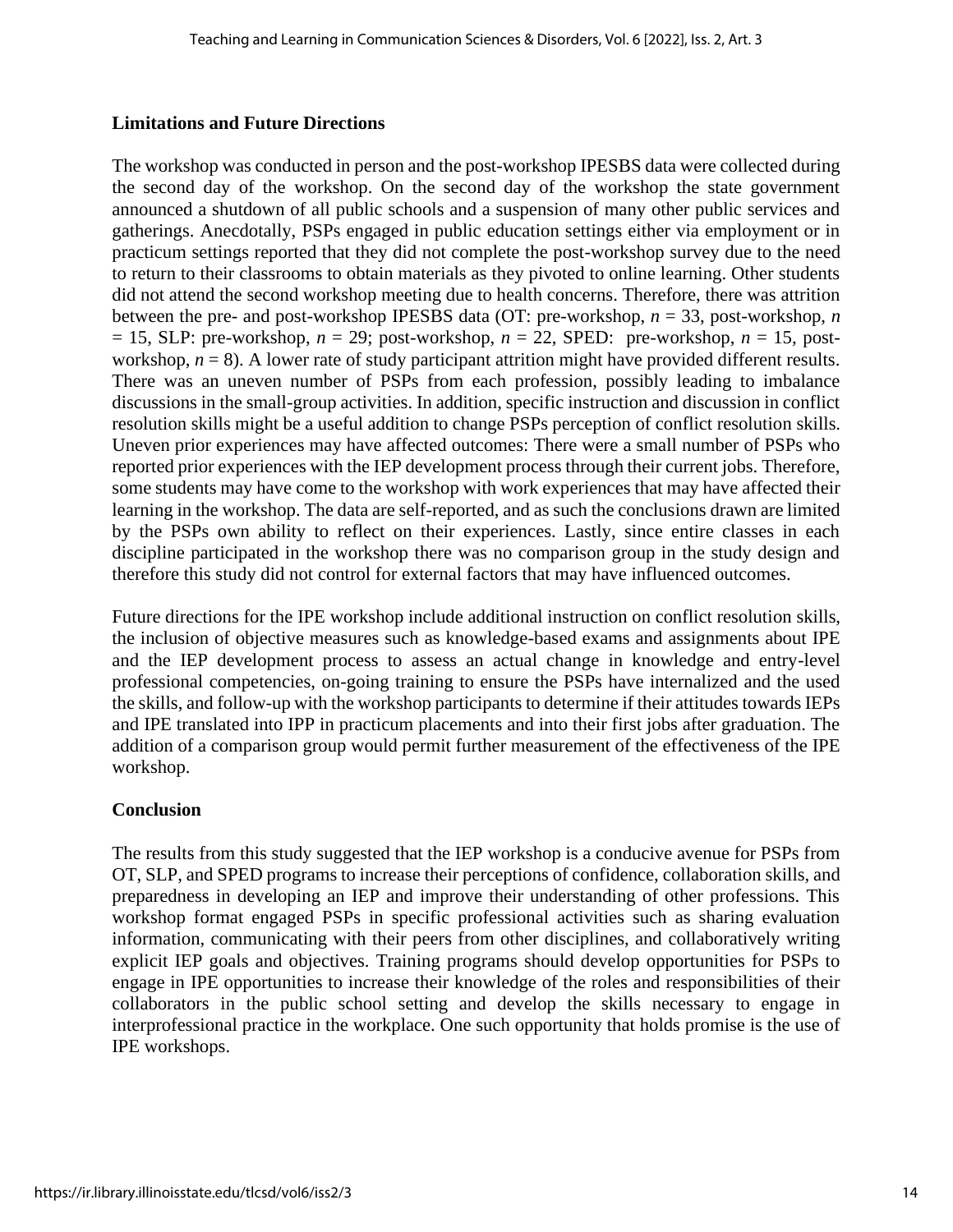Curro et al.: The Use of Interprofessional Education (IPE) to Address Collaboration for Individualized Education Plans (IEPs)

# **Disclosures**

The authors receive a salary from their respective institutions. There are no non-financial conflicts of interest to disclose.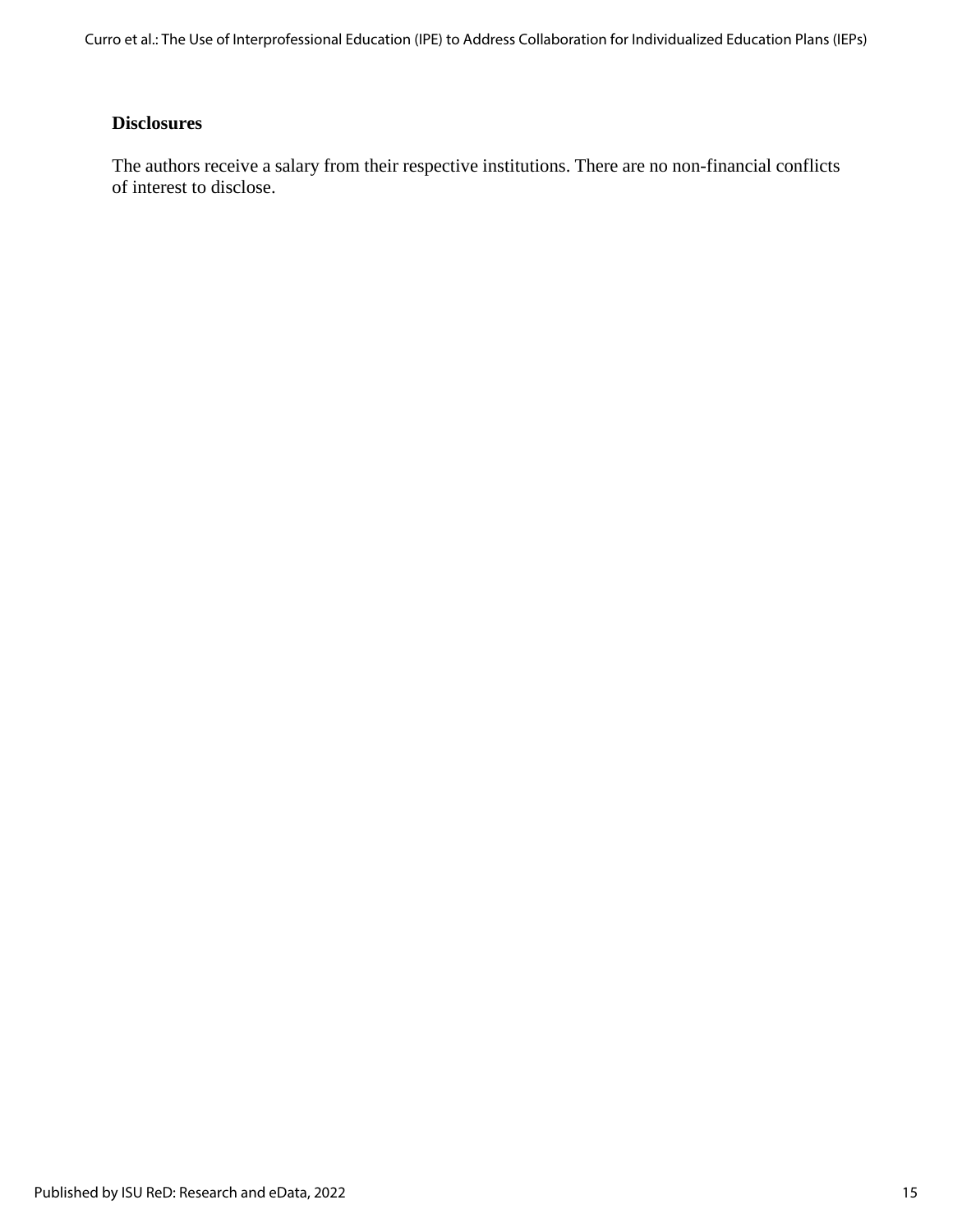#### **References**

- Accreditation Council for Occupational Therapy Education. (2018). 2018 Accreditation Council for Occupational Therapy Education (ACOTE®) standards and interpretive guide (effective July 31, 2020). *American Journal of Occupational Therapy*, 72(Suppl. 2).
- American Speech-Language-Hearing Association. (2020). 2020 Standards and implementation procedures for the certificate of clinical competence in speech-language pathology. (Effective January 1, 2020).
- American Speech-Language-Hearing Association. (n.d.) How to: Set up and run your IPP team. <https://www.asha.org/practice/ipe-ipp/how-to/Set-Up-and-Run-Your-IPP-Team/>
- Anderson, E.M. (2013). Preparing the next generation of Early Education Teachers: The emerging role of interprofessional education and collaboration in teacher education. *Journal of Early Childhood Teacher Education, 34, 23-35.*
- Barker, K.K., & Oandasan, I. (2005). Interprofessional care review with medical residents: Lessons learned, tensions aired--a pilot study. *Journal of Interprofessional Care, 19*(3), 207-14.
- Bridges, D. R., Davidson, R. A., Odegard, P. S., Maki, I. V., & Tomkowiak, J. (2011). Interprofessional collaboration: three best practice models of interprofessional education. *Medical Education Online*, *16*.<https://doi.org/10.3402/meo.v16i0.6035>
- Bruner, J. S. (1966). *Toward a theory of instruction* (Vol. 59). Harvard University Press.
- Coppola, A. C., Coppard, B. M., & Qi, Y. (2019). Impact of participation in an interprofessional acute care high-fidelity simulation for occupational and physical therapy graduate students. *Journal of Allied Health*, *48*(4), 248–256.
- Coster, W., Deeney, T. A., Haltiwanger, J. T., & Haley, S. M. (1998). School Function Assessment (SFA) user's manual. Therapy Skill Builders.
- Council on Academic Accreditation in Audiology and Speech Language Pathology. (2020). Standards for Accreditation of Graduate Education Programs in Audiology and Speech-Language Pathology. [https://caa.asha.org/siteassets/files/accreditation-standards-for](https://caa.asha.org/siteassets/files/accreditation-standards-for-graduate-programs.pdf)[graduate-programs.pdf](https://caa.asha.org/siteassets/files/accreditation-standards-for-graduate-programs.pdf)
- Council for Exceptional Children. (2015). Initial special education preparation standards. [https://exceptionalchildren.org/sites/default/files/2020-](https://exceptionalchildren.org/sites/default/files/2020-07/Initial_Preparation_Standards.pdf) [07/Initial\\_Preparation\\_Standards.pdf.](https://exceptionalchildren.org/sites/default/files/2020-07/Initial_Preparation_Standards.pdf)
- Craddock, D., O'Halloran, C., Borthwick, A., & McPherson K. (2006). Interprofessional education in health and social care: Fashion or informed practice? *Learn Health Social Care. 5, 220– 42*.
- Davidson, P., Heinerichs, S., Reed, M., Grillo, E., Thomas, C., Sankaran, G., ... & Bean, N. (2019). Students' knowledge and attitudes: An interprofessional education workshop and experience. *International Journal of Health Sciences Education*, *6*(1), 3.
- Decker, B. (1992). A comparison of the Individualized Education plan with the Individualized Family Service Plan. *The American Journal of Occupational Therapy*, *46*(3), 247-252.
- Dewey, J. (1986). Experience and education. *The Educational Forum. 50*(3), 241-252. Taylor & Francis Group.
- Dunn, W. (2014). *Sensory Profile-2 (SP-2): User's manual.* Pearson.
- Fleischer, A., Fisher, M. I., & O'Brien, S. P. (2019). Creating an interprofessional collaborative research opportunity for physical and occupational therapy students. *Journal of Allied Health, 48*(4), E117-E122.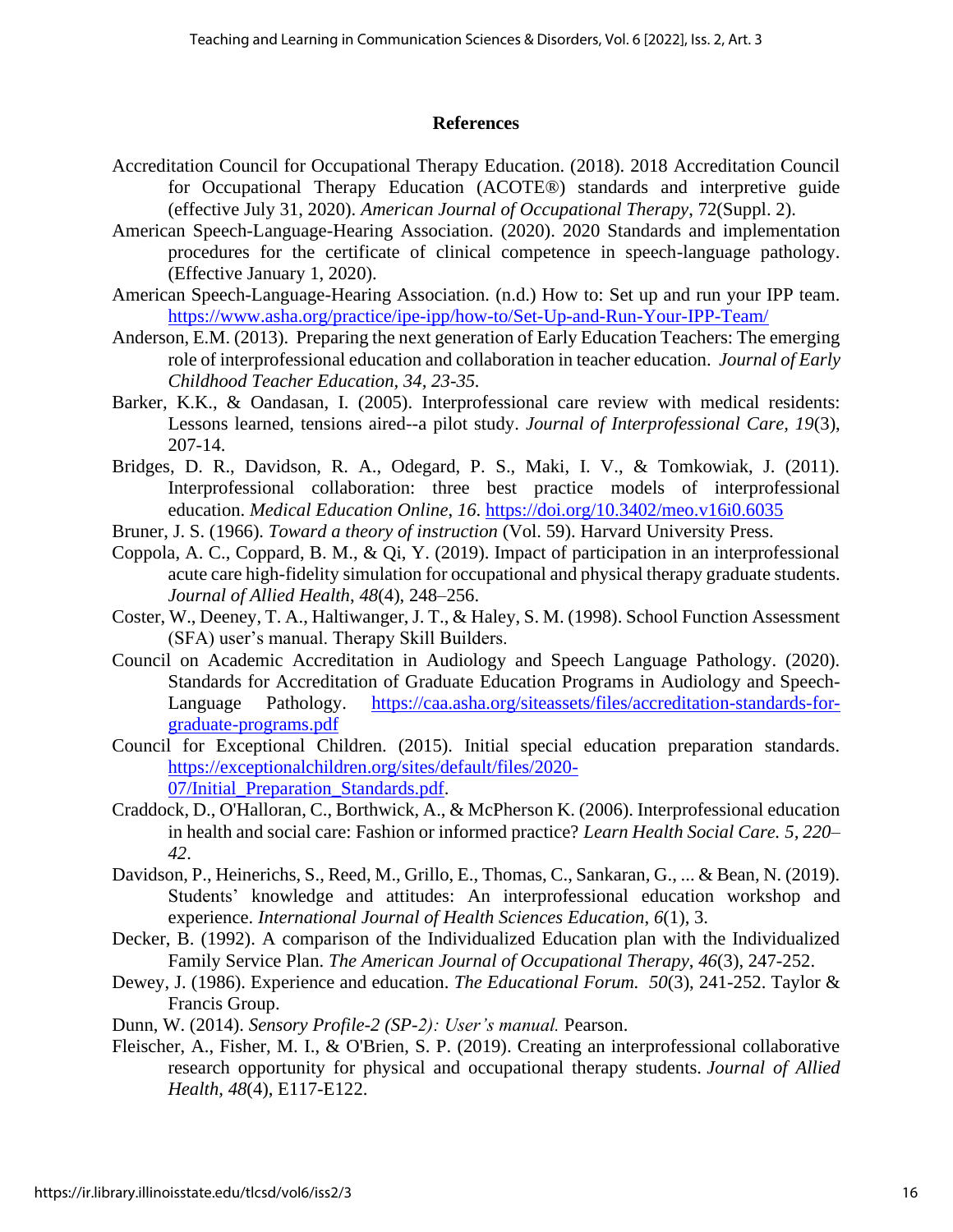- Gresham, F. M., Watson, T. S., & Skinner, C. H. (2001). Functional behavioral assessment: Principles, procedures, and future directions. *School Psychology Review*, *30*(2), 156-172.
- Individuals with Disabilities Education Improvement Act (IDEA), H.R. 1350. (2004). 108th Congress. [https://sites.ed.gov/idea/.](https://sites.ed.gov/idea/)
- Interprofessional Education Collaborative. (2016). Core competencies for interprofessional collaborative practice: 2016 update. Washington, DC: Interprofessional Education Collaborative.<https://www.ipecollaborative.org/resources/>
- Ludwig, D. A., & Kerins, M. R. (2019). Interprofessional Education: Application of Interprofessional Education Collaborative Core Competencies to School Settings. *Perspectives of the ASHA Special Interest Groups*, *4*(2), 269–274. [https://doi.org/10.1044/2018\\_pers-sig2-2018-0009](https://doi.org/10.1044/2018_pers-sig2-2018-0009)
- Mellin, E. A., Bronstein, L., Anderson-Butcher, D., Amorose, A. J., Ball, A., & Green, J. (2010). Measuring interprofessional team collaboration in expanded school mental health: Model refinement and scale development. *Journal of Interprofessional Care*, 24, 514–523.
- Mellin, E. A., Taylor, L., & Weist, M. D. (2014). The expanded school mental health collaboration instrument [school version]: Development and initial psychometrics. *School Mental Health*, 6, 151–162.
- Mezirow, J. (1991) Transformative dimensions of adult learning. Jossey-Bass.
- National Center for Education Statistics (2021). Students with disabilities. National Center for Education Statistics.<https://nces.ed.gov/>
- Paul, R., Simmons, E., Bowers, D., Carl-Stannard, P., Marotto, J., Rainville, K., ... & Massucci, E. (2020). A case-based, brief, intensive interprofessional education experience for school practitioners. *Journal of Allied Health*, *49*(1), 43E-50E.
- Portney, L. G. (2020). *Foundations of clinical research applications to evidence-based practice*. FA Davis.
- Rosa-Lugo, L. I., Mihai, F. M., & Nutta, J. W. (2017). Preparation of speech-language pathologists to work with English learners (ELs): Incorporating interprofessional education (IPE) and interprofessional collaborative practice (IPP) competencies. *Perspectives of the ASHA Special Interest Groups*, *2*(14), 103-121.
- Schmedding-Bartley, J.L., and Karasinski, C. (2020). Communication sciences and disorders faculty perceptions of interprofessional education. Teaching and Learning in Communication Sciences & Disorders: *4(2)* <https://doi.org/10.30707/TLCSD4.2/MCHF8614>
- Sylvester, L.,Ogletree, B. L. & Lunnen, K. (2017). Cotreatment as a vehicle for interprofessional collaborative practice: Physical therapists and speech-language pathologists collaborating in the care of children with severe disabilities. *American Journal of Speech-Language Pathology,* 26 (*2*), 206-216.
- Vygotsky, L. S. (1978). Mind in society: The development of higher psychological processes. Harvard University Press.
- Wiig, E.H., Semel, E., Secord, W. A. (2013). Clinical Evaluation of Language Fundamentals— Fifth Edition technical manual. Pearson.
- World Health Organization. (2010). Framework for action on interprofessional education and collaborative practice. Geneva, Switzerland: World Health Organization Press.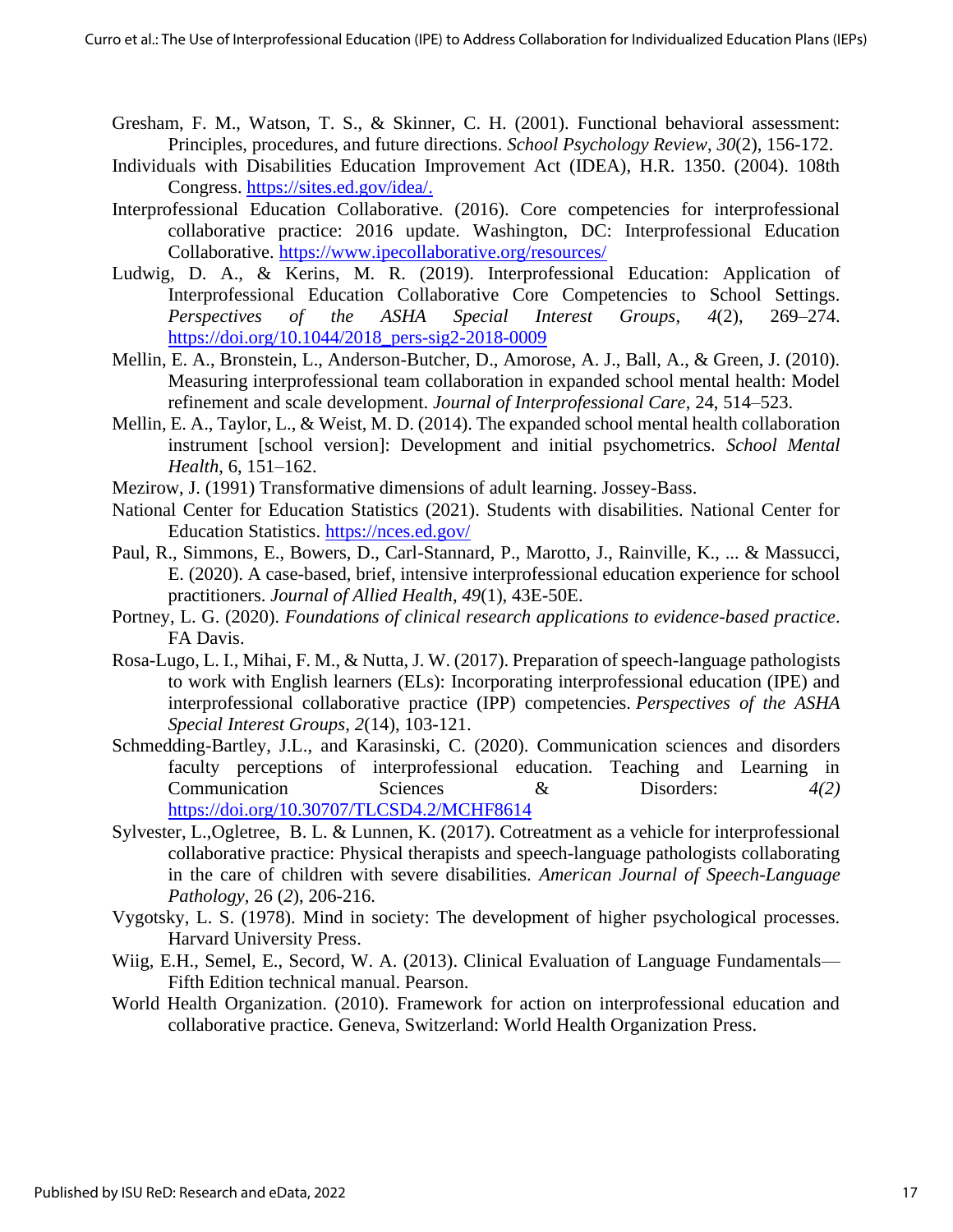## **Appendix A**

## **Interprofessional Education School-Based Survey (IPESBS)**

Demographic Information:

- 1. What is your program? (Occupational Therapy, Special Education, Speech-Language Pathology)
- 2. What is your enrollment status? (Full-time, Part-time)
- 3. Level? (Graduate, Undergraduate)
- 4. Gender identification (Female, Male, Fill-in-the-blank)
- 5. Years of formal education (free text)

The following questions were answered with a Likert-like scale rating of 1- Strongly Disagree to 5- Strongly Agree:

- 6. I am comfortable with my professional role in supporting individuals with learning disabilities and sensory processing challenges.
- 7. In my educational setting, I collaborate with students from other programs often.
- 8. I am familiar with the roles and responsibilities of the related service professionals in the school setting.
- 9. I am familiar with the roles and responsibilities of the classroom teacher in the school setting.
- 10. I am familiar with the roles and responsibilities of the related service professionals in the development of the assessment plans.
- 11. I am familiar with the roles and responsibilities of the classroom teacher in the development of the IEP.
- 12. I am familiar with the creation of academic goals for the IEP.
- 13. I am familiar with writing functional goals for the IEP.
- 14. I am familiar with the process of collaboration.
- 15. I am comfortable in my role in an interdisciplinary collaborative group.
- 16. Writing the referral plan with the group will be a positive experience.
- 17. Communication among my group will be generally effective.
- 18. I feel I will be able to represent my discipline well during group discussion.

### **Post-Workshop Qualitative Questions**

- 1. Please write about and comment on the parts of the experience that meant the most to you. You should include both positive and negative assumptions, experiences, and/or thoughts you had about the process. (open-ended)
- 2. As you consider your role on the collaborative team, describe how your participation 1) enhanced your understanding of the IEP and referral process and 2) contributed to the overall group process. (open-ended)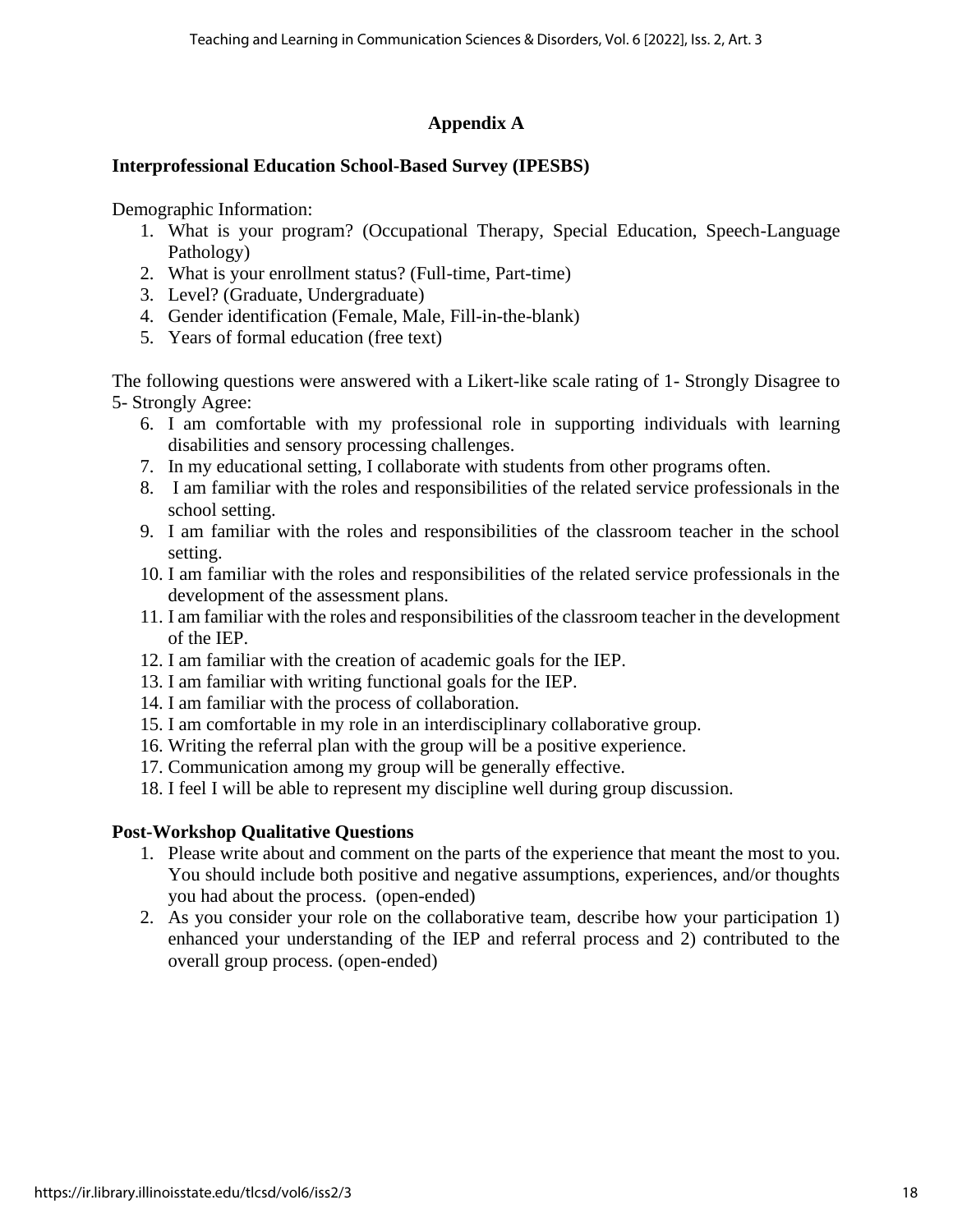#### **Appendix B**

#### **Case Study**

It is October and the start of the new school year, and you are new to the district. Casey is a 9 year-old male in 3rd grade who is new to the elementary school this year. He has been referred for a special education evaluation by his teacher because he is struggling academically. Casey's school files reveal Casey was born prematurely at 34 weeks after a difficult pregnancy for his single mom. He was placed in foster care with his grandparents at the age of 2 when his mom relinquished custody of him due to neglect. Since enrollment in the preschool program at age three, Casey has had difficulty with self-regulation, attention to task, and following classroom directions. Casey is noted to fall from his chair or be "fidgety" during center activities. This has negatively affected Casey's ability to follow classroom routines, finish his class work on time, and interact with his peers. Since then, he has had some struggles academically but has managed to meet his academic goals with support. Currently, he is having trouble not only reading short paragraphs but finding the meaning behind the story. The classroom teacher also notes that Casey often is holding his head to the side when reading or laying his head down on his desk, so the paper is close to his face when he is writing. His printing most of the time is difficult to read and Casey is often the last one to pass his paper in for writing assignments.

Casey enjoys reading books. His favorites are 'Green Eggs and Ham" and "Fox and Friends". He reads them fluently. However, he struggles with 3rd grade high frequency words such as "together, enough, laugh, thought, important" as well as tier 3 words. Since the 3rd grade ELA curriculum focuses on reading informational text Casey has difficulty meeting the ELA benchmarks, including reading, answering questions, and recalling facts. In his initial educational assessment at the beginning of the term he was reading at 45 words per minute and was able to recall 5 facts per minute. Casey is in the low reading group with two other students. They work with the reading specialist 2 times a week for 30 minutes each session in the resource room. The resource room is located next to his classroom to minimize issues during transition. The teacher wonders if Casey needs additional help with math. The school is using "Envision Math."

Casey enjoys gym class, lunch, and recess. In gym, he participates in all activities though he is usually the last one in the group to finish the exercise activities or to initiate participation in team games. He has not had difficulty following instructions from the Gym teacher though he does have difficulty finding his way back to the classroom once dismissed from gym. At lunch and recess, Casey has been noted to be very distracted and impulsive when carrying his tray or playing on school yard equipment resulting in teacher reprimands.

Casey can be social, but he is also somewhat socially awkward. The problem behaviors that Casey exhibits are out of seat and shouting out random things in class that have nothing to do with the task at hand. Casey will ask random questions, thereby interrupting his peers and/or his teacher. It is almost as if he cannot hold any thoughts in his head and that they must come out immediately or he will lose them. These behaviors can be very distracting. In addition, his question or comment is usually very poorly timed, interrupting the lesson. Usually, they are random and usually have to do something with dogs or Boy Scouts. Often his stories seem embellished in order to impress his peers and fit in, but they have the opposite effect because the students get annoyed with the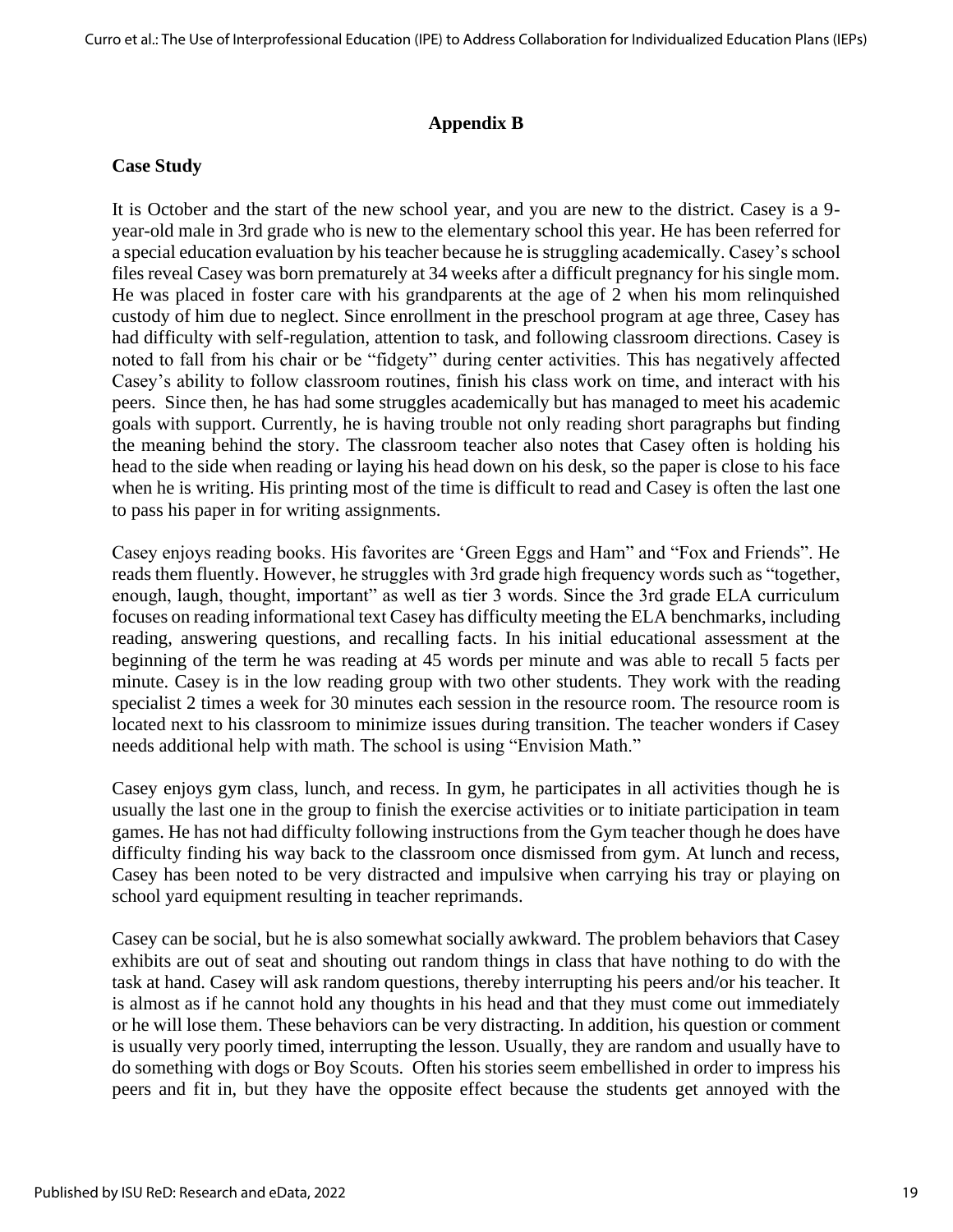interruption and the obvious embellishment. The students in the classroom find him annoying, and as a result he is sometimes the target of bullying or ignored by his peers. Despite this, Casey comes to school friendly to everyone that he sees no matter what they did or said to him the day before.

Some staff in the building also find him annoying and are often very short with him and unaccommodating. In the past month this behavior has gotten particularly worse since his grandfather was hospitalized for a week. Casey was two years of age when he began living with his maternal grandparents after being removed from his parent's home for neglect. The hospitalization of his grandfather has had a significant effect on Casey's behavior with peers and in the classroom, as Casey's grandfather was the primary person to take him to Boy Scouts and other after school activities. Casey's grandmother is having difficulty getting Casey on the school bus on time as he complains of being car sick when riding the bus. She has been driving him to school the past couple of weeks.